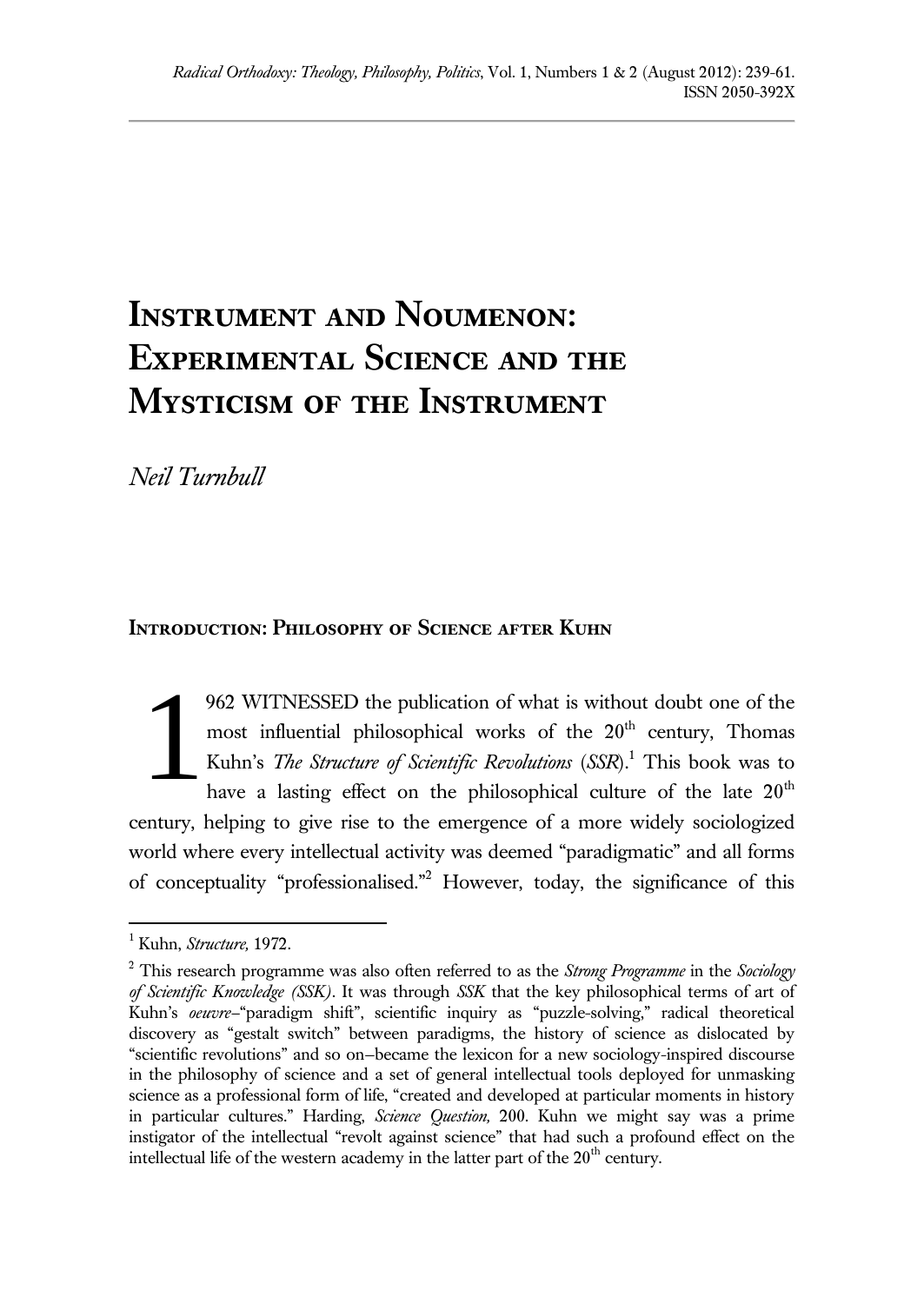book now requires significant reconsideration. For although, as it has often been pointed out, *SSR's* main thesis challenged, and ultimately overturned, the philosophical hegemony of the neo-rationalist philosophies of science advocated by Karl Popper and his followers, a more significant, but often less recognised, aspect of the intellectual legacy of this book has been the contribution that it was to make to a new and "radical" research programme in the Social Sciences, the so-called "Science Studies movement" that attempted to "unmask" scientific knowledge as a social and cultural "construction."<sup>3</sup> Moreover, this research programme, in many ways, was to set the intellectual agenda in Anglo-Saxon Philosophy and Social Theory for over thirty years (and only recently "turned degenerative," to borrow a term from Imre Lakatos, in the wake of so-called *Sokal affair*). <sup>4</sup> More specifically, after *SSR,* it became something of a new intellectual orthodoxy to view modern science as not, in essence, a broad body of theoretical knowledge with justifiable epistemological claims with respect to the "nature of nature", but merely a programmatic mode of "puzzle solving" constrained by a set of specific socio-historical paradigmatic "background conditions." It is the latter, according to Kuhn's followers, that provided the professional scientist with a deep "structure of relevance" conditioning all levels of scientific practice: from attention, to expectation, to perception and ultimately to the moment of theorisation itself. Importantly, very often this idea gave succour to attempts by more radical Kuhnians to politicise scientific inquiry, typically by showing how experimental science's socio-historical background establishes a relationship between wealth, efficiency and scientific truth.<sup>5</sup>

<sup>3</sup> For classic examples of research in this tradition, see Bloor, *Knowledge and Social Imagery,*  Latour and Woolgar, *Laboratory Life,* Collins, *Changing Order.*

<sup>4</sup> The *Sokal Affair—*an academic scandal brought about by a Belgian physicist submitting a hoax article to a broadly post-structuralist journal, *Social Text.* Sokal, a man of impeccable leftist political credentials, tried to shame leading science studies researchers into accepting that they had simply "got science wrong" and this was due to their inability to fully understand what scientists "actually do." Sokal's aim was to use the "success" of his hoax to defend an essentially rationalist conception of scientific knowledge (that was then coming under increasing pressure from the so-called post-modern turn, especially in its "deconstructive" mode). The significance of this affair, in my view, was not that it demonstrated the truth of more orthodox philosophical positions vis-à-vis science, but that it brought out Kuhnism's "philosophical dirty washing" for all to see.

<sup>5</sup> Lyotard, *Postmodern Condition*, 45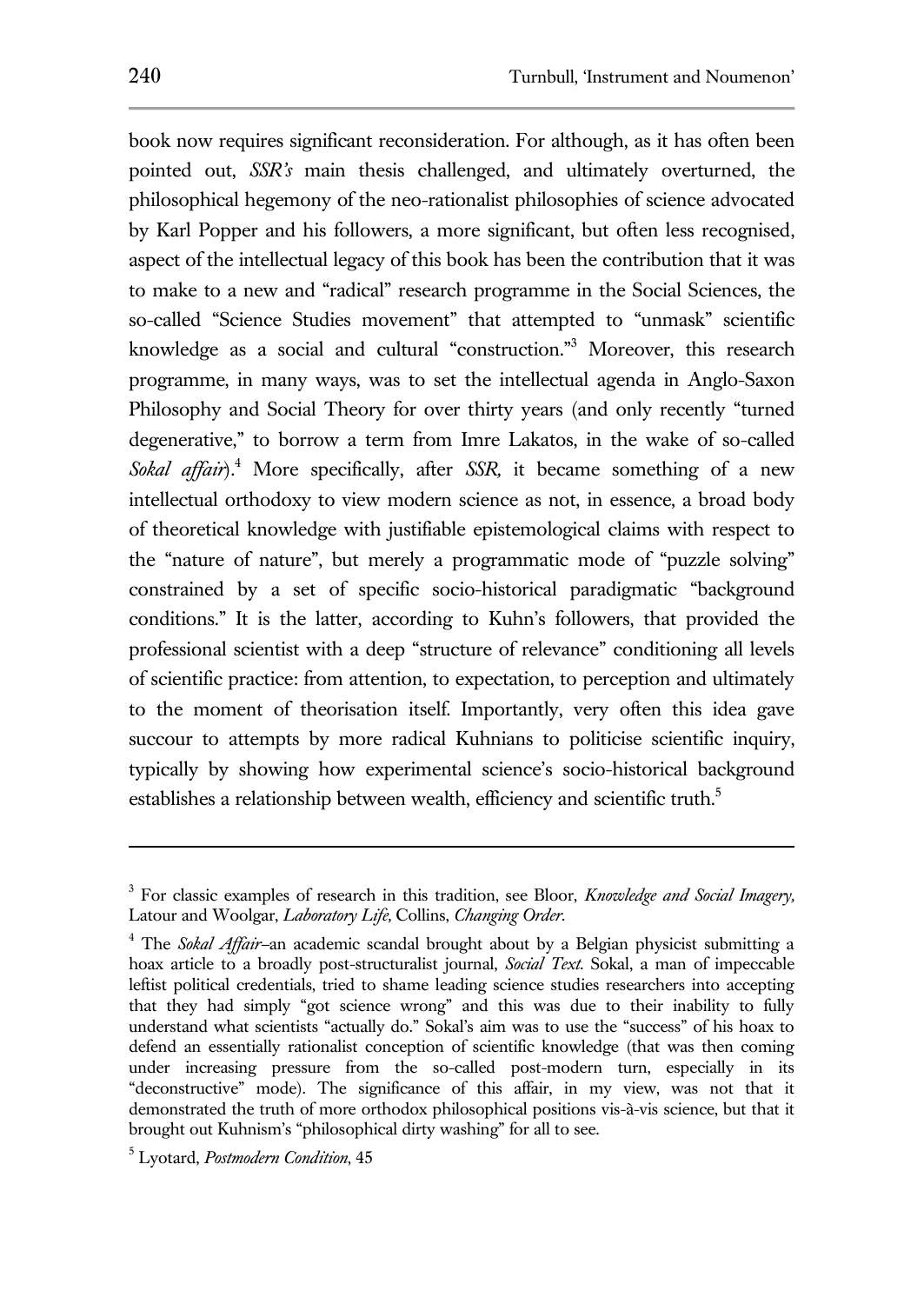In this paper, I will explore the limitations of this approach—what has sometimes been referred to as "the Kuhnification of science"<sup>6</sup>-in a spirit of "intellectual adventure" and show how, in its "understandable" desire to sociologize and historicize science, the question of the deeper metaphysical significance of scientific research, especially the question of how the theoretical "products" of experimental science have provided a historical basis for a particular—perhaps even definitively modern, *epistemic—*conception of worldhood was lost.<sup>7</sup> Against Kuhn's communitarian and professionalised conception of science, I will propose an alternative thoroughgoing *technological* conception via a speculative exploration of the philosophical significance of the "mediating" role that instrumentation plays in experimental practices—suggesting that scientific instrumentation should be understood *onto-epistemically,* as an "epistemic opening" that mediates the paradigmatic aims of experimental scientists with modern science's most significant metaphysical realm, "the unknown."<sup>8</sup> For this

 6 See Fuller, *Kuhn,* 36, 317-18, 336-37*.* 

 $7$  The neglect of the phenomenology of scientific forms of worldhood in Kuhnian approaches to science has allowed Kuhnians to draw a highly counter-intuitive conclusion: that scientists engaging in normal science do not strictly *discover, uncover or disclose* anything at all, but merely routinely apply paradigmatic webs of concepts and techniques to experimentally-induced "novelties" in order to solve paradigmatically sanctioned "puzzles." Thus for most Kuhnians, and for Kuhn himself, experiments typically have very little epistemological significance in themselves, as they are viewed as mere means for, what Kuhn termed, "elaborating the paradigm" by increasing its "accuracy and its scope." Kuhn, *Structure*, 25. In this respect, Kuhn and his Kuhnian sociological apologists are very much in accord with the positivists. For in orthodox positivist accounts of science, the instrumental background was seen as only consisting of a complex set of means to achieve greater precision in the measurement of experimental "findings" (I come back to a discussion of the phenomenological significance of the seeking-finding dimension of experimentation later in the paper, as it suggests a useful starting point for a quasi-theological philosophical of science). At times however, Kuhn does seem to recognise that experimentation has an explicit epistemological significance; for example, when he recognises that the demand for experimentation emerges out of the scientist's difficulties "in developing points of contact between theory and nature." Kuhn, *Structure*, 30. This might suggest, in the way of Marx and Marxism, that "Kuhn was not a really Kuhnian."

<sup>&</sup>lt;sup>8</sup> The ontological status of this realm is perhaps, overall, modernity's most vexed philosophical issue and in order to solve it we will almost certainly need to resurrect mediaeval conceptions of the idea of "degrees of existence." Clearly, as things are "discovered" in this realm it cannot be viewed as "inexistent"—it is not "a void." However, it cannot possess "as much existence" as "manifestly known realms", as, ontologically, it stands in a dependent relationship to them. We might say, that analogically, that "the unknown" possesses a similar but less significant (lower) mode of existence to that presupposed by more everyday ways of knowing. One of the key issues here is how to understand how a 'lower' form of worldhood is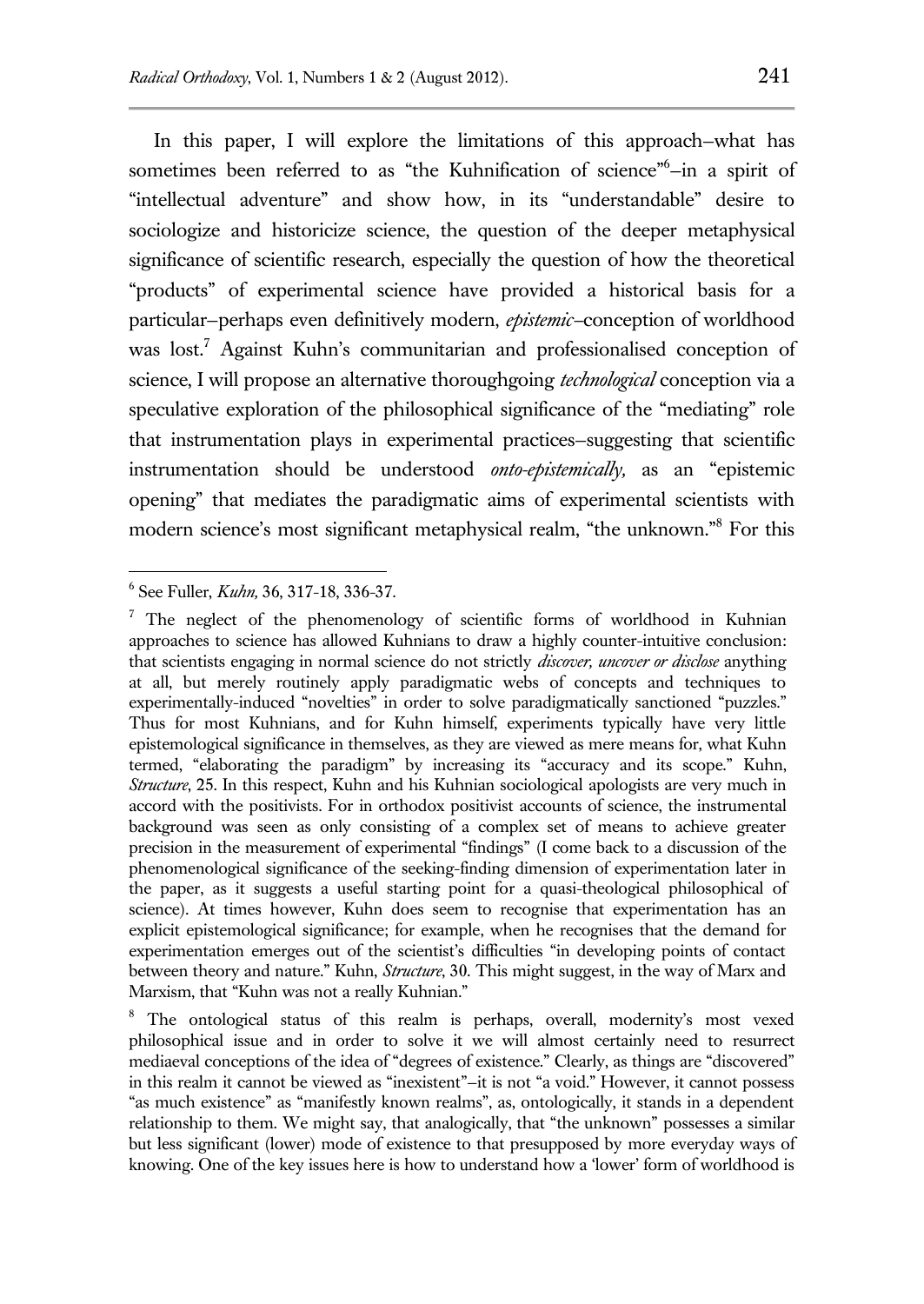reason, I claim, we need to view science as presupposing a metaphysics rather than a sociology, and one that brings out a rather different image of modern scientific practice—science as a "mysticism of the instrument" (and in this way, I indicate how this points us towards a more telling philosophical conception of science "as quasi-theology").<sup>9</sup> In order to begin this revisionary work, I will be drawing upon on Martin Heidegger's and Gaston Bachelard's phenomenologies of science, claiming that, in tandem, their philosophical ruminations allow us to make much better philosophical sense modern science's most profound, and in historical terms extraordinary, claim: that experimental science takes human thought and perception into an unknown world, a world where empirical "discoveries," eventually theorised in science as "nature," are revealed by "unnatural" technological means (leaving the question of the relationship between nature and being, as well as that between scientific naturalism and technology, again, in historical terms, entirely "up for grabs").

# **The Philosophical Significance of the "Technological Background"**

As Merleau-Ponty observed, in order to understand the wider metaphysical significance of the invisible "microworlds" postulated by the experimental sciences—a world of hidden fields, particles and forces—one cannot simply conceive of such worlds as comprised of very small objects (that, if only we were small enough, would be directly perceivable). As a result, the philosopher of today is forced to understand how the (technological) practices of the experimental scientist are reconfiguring the relationship between the visible and invisible (something that he claims, in turn, demands "a revision of our

capable of correcting the errors and limitations of a higher form. Would this "power to correct" not imply a radical ontological "levelling out"? The democratic metaphysics of science here cuts against the epistemological demand for a metaphysical hierarchy. Clearly, the only way out of this dilemma is to accept that "correction from below" does not undermine hierarchy but rather *perfects it*.

<sup>&</sup>lt;sup>9</sup> The need for an ontological conception of scientific equipment, a conception that, to put the matter bluntly, starts from the assumption that scientific instruments are not tools and that scientific instrumentation, and thus measurement, involves a very different relation between mind and world to that involved in ordinary mundane forms of tool use.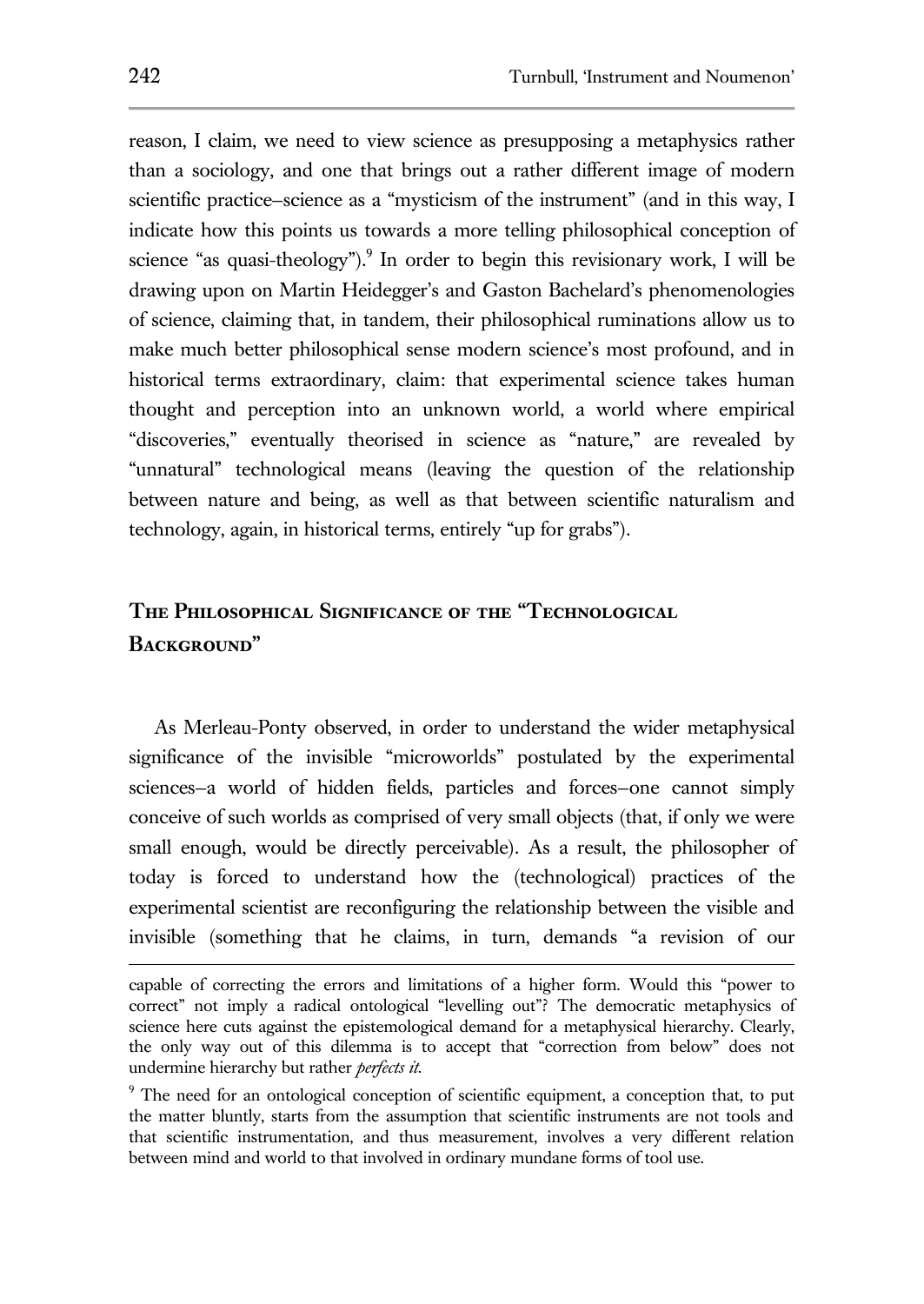ontology...a re-examination of the notions of subject and object").<sup>10</sup> Instrumentation, as Merleau-Ponty recognises, is clearly key making the "invisible visible" here, showing the extent to which scientific instrumentation, like philosophical reflection, takes us beyond naive forms of perceptual faith into a world where meaningful concepts are no longer, essentially, constrained by actual or possible sense experience (for example, in the context of contemporary scientific research, "bosons" are abstract entities that stand only in "very loose" relation to the ontologies of the perceptual world).<sup>11</sup>

For this reason, instrumentation can be seen as facilitating a form of technologically-assisted observation, "a way of seeing"—that translates into an entire new way of knowing—that is only related to "ordinary forms of seeing" by way of "family resemblance."<sup>12</sup> Instrumentation, we might say, takes the perception of the experimental scientist (and ultimately his/her conceptuality as well) into an "other world" whose ontology is entirely unfamiliar from the "ordinary third person" phenomenological point of view.<sup>13</sup> In this regard, importantly, when instrumentation is conceived, not a set of paradigmstrengthening procedures, but as an onto-epistemic relation between visible and invisible realms, Kuhn-inspired conceptions of experimental science can be seen to have offered too shallow a phenomenology of scientific practice, as they have overlooked a more basic and fundamental aspect of modern science—the phenomenological power of what might be termed modern science's "technological background": the "mediating milieu" that not only shapes the comportment of the experimental scientist's practice but also provides an "opening" that makes possible the general modes microworld exploration that continue to be one of modern science's defining ontological characteristics.

In fact, at the beginning of the twenty-first century, this technological background now "type identifies" experimental science as an epistemological

<sup>10</sup> Merleau-Ponty, *Visible and Invisible*, 22.

<sup>&</sup>lt;sup>11</sup> Science is primarily a *visual* as opposed to a professional puzzle-solving culture. However, the practice of science is a practice of "looking beyond" the extant visual, augmented by the phenomenological powers of scientific instrumentation. This is a form of seeing where, as many philosophers of science have observed, the distinction between theory and observation collapses.

<sup>&</sup>lt;sup>12</sup> See Shapere, "The Concept of Observation."

<sup>&</sup>lt;sup>13</sup> See McMullin, "Enlarging the World," 101.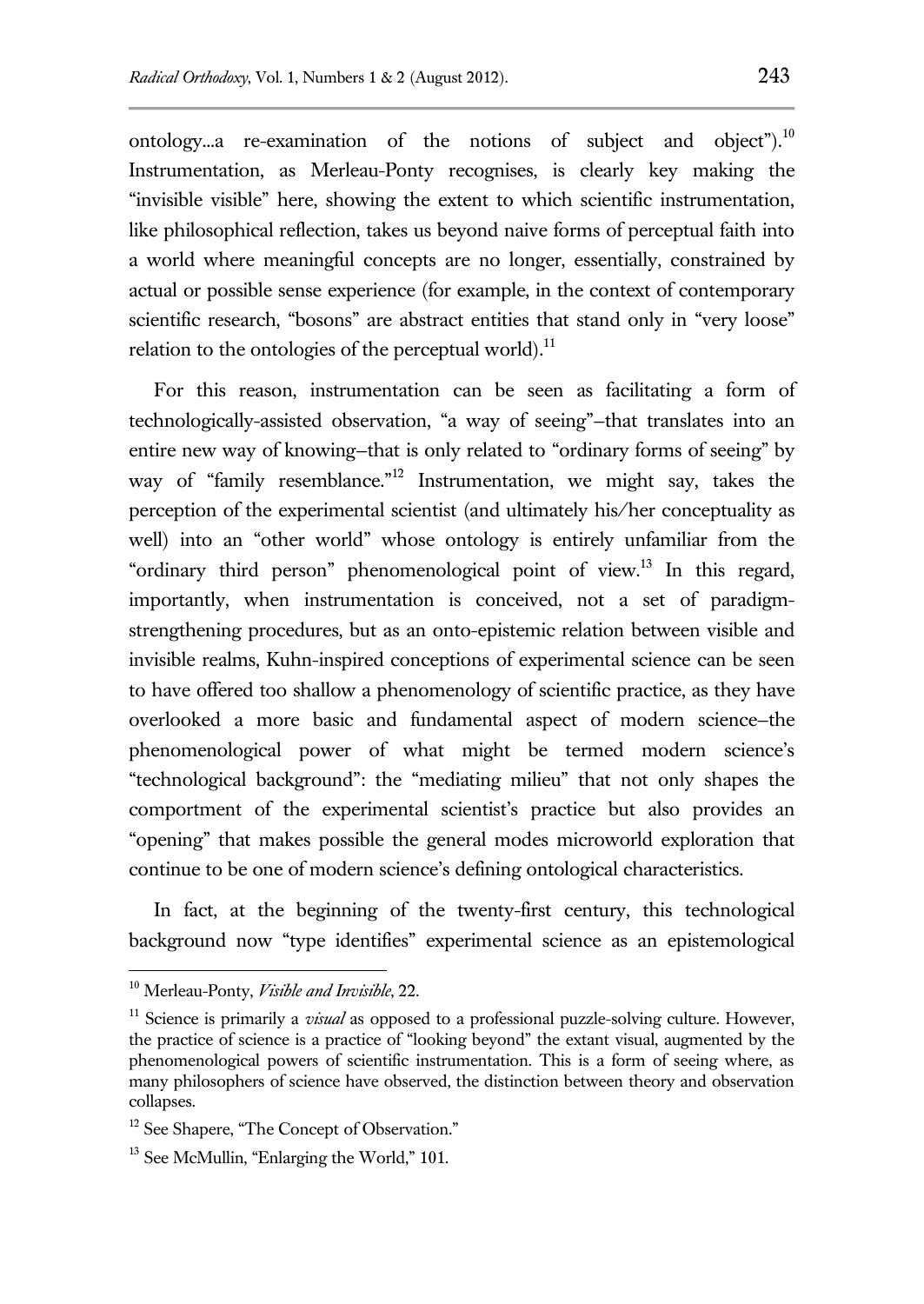form of life. More precisely, there is currently what can only be conceived as an "internal relation" between science and technology, in that each seems to presuppose the other in epistemological and metaphysical terms. Science cannot proceed without significant "technological support" and technology cannot be maintained and developed without scientific knowledge. Overall, science and technology, we now see, form a unity; not only as an institutionalised "technoscience," but also at the more micro-levels of specific experimental practices. As Wittgenstein observed, the use of instruments is now part of the "characteristic physiogamy of science", to the extent that, as he puts it, "[i]f I see somebody in a laboratory pouring liquid into a test tube and heating it over a Bunsen burner, I am inclined to say that he is making an experiment.<sup>"14</sup> Consider also, here, the wider philosophical significance of the following description of the technological background from a popular book on experimental physics (interestingly, from a theological point of view, titled *The Second Creation*)*.* 15

Twenty feet from where we stood, a dozen men surrounded a metal object that resembled a giant wedding band, silver in colour and fifty feet in diameter. The men wore hardhats and gloves and heavy boots; some had toolkits in their belts….Inside the shiny band at their feet was a spool of high precision cable lent by a laboratory in Japan and wound to a tolerance of thousands of an inch…Perhaps fifty feet away stood its destination – a metal shed. Inside its featureless grey walls, scores of physicists had spent almost ten years and millions of dollars in government funds to penetrate deeper into the heart of matter than human kind had ever been before.<sup>16</sup>

The question here is what such (typical, and in my view, broadly accurate) accounts reveal in philosophical terms. It is not immediately clear what philosophical conception of science that they imply. However, what is immediately apparent is that they clearly imply much more than the Kuhnian

<sup>14</sup> Wittgenstein, *Remarks*, 379.

<sup>15</sup> One of the most significant features of *SSR—*and much of Kuhnian philosophy too— is its rejection of the accounts of the history of science found in popular science and scientific textbooks. For most Kuhnians, populist and textbook accounts of the history science generally offer an overly 'Whiggish' narrative of scientific progress that overlooks radical "epistemological breaks" in the history of science and the essential "incommensurability" of scientific paradigms. However, popular scientific texts can bring out important and philosophically salient aspects of science that remain tacit in scientific "self-conceptions."

<sup>16</sup>Crease and Mann, *Second Creation*, 1.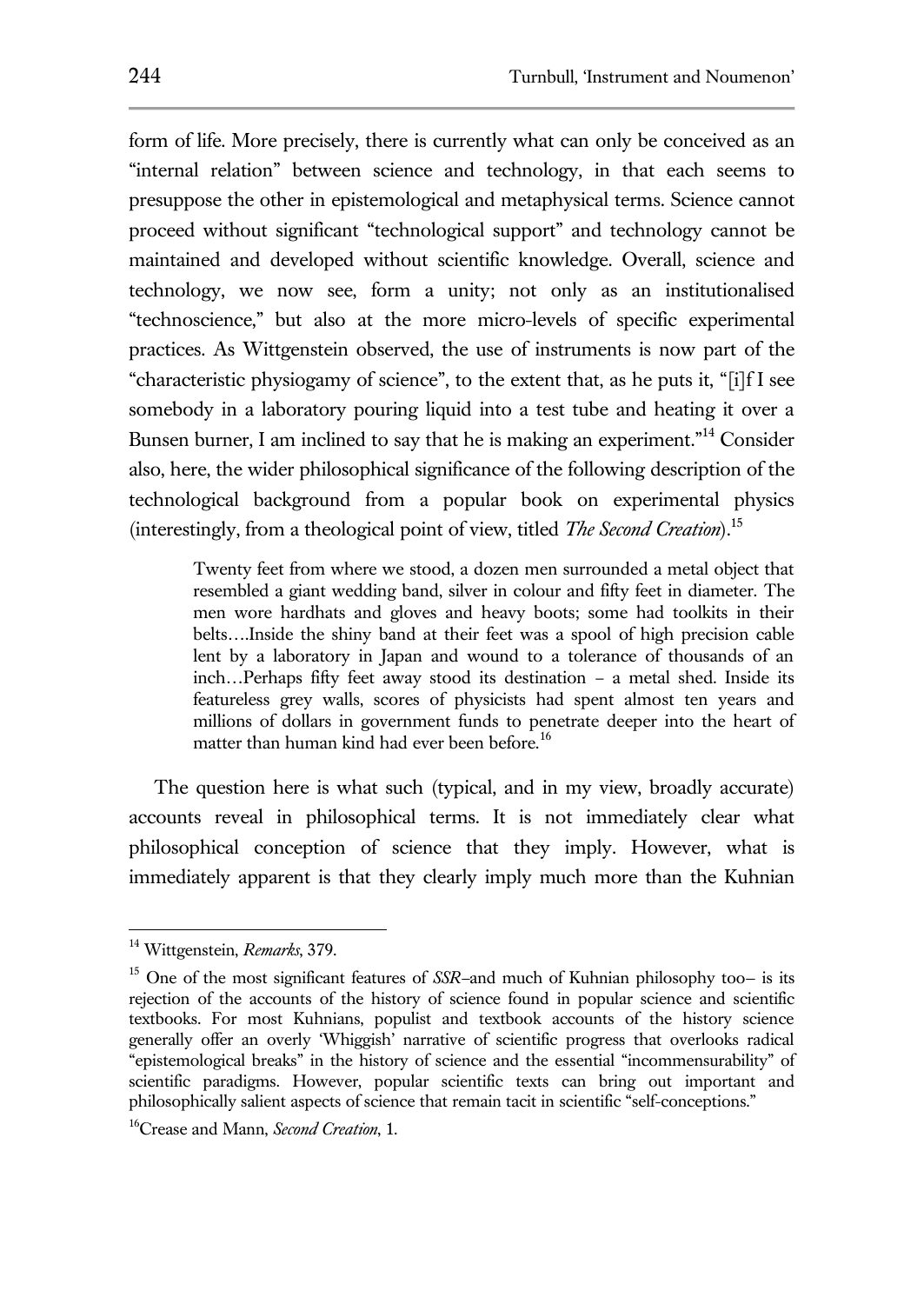$\overline{a}$ 

image of the scientist as "puzzle-solver." I suggest that the model of science implicit in such accounts is essentially a Baconian one, in that they manifestly privilege the instrumental over and above the social aspects of scientific practice.<sup>17</sup> As is now well-known, the purpose of scientific instrumentation, for

<sup>&</sup>lt;sup>17</sup> However, many notable Kuhnians have argued that any attempt to revive the "old Baconian" idea of science—that claims that science is epistemological only to the extent that it is both instrumental and experimental—will fail as they will not take account of the underdetermination of theory by evidence and the complex relationships that necessarily exists between empirical fact and social value. Seen thus, a Baconian conception, in practical experimental terms, can only leads to what certain Kuhnians have termed the problem of "the experimenter's regress." See Collins, "Relativist Programme," 80. This problem emerges from the (Kuhnian) assumption that scientific inquiry is essentially hermeneutic in nature. In Kuhnian accounts, scientific theory cannot be seen as founded upon instrumentally disclosed forms of observation, because what counts as an "experimental observation" itself is understood to be always and everywhere determined by a wider paradigmatic social context. The way out of this regress, according Kuhnians, is to appeal to a wider set of community norms capable of supporting and/or sanctioning theoretical claims on the basis of "observational evidence." Thus according to the Kuhnian historian of science Steven Shapin, stating that experimental results "fit" or "confirm" a theory can only be done when the idea of "adequate fit is characterised through its instantiation by a relevant community of reasonable people." Shapin, *Social History*, 310. For Shapin, experiments are, in reality, largely instrumental exercises in the *skilled* use of equipment and are typically devised simply in to increase the *precision* of specific experimental effects; effects that, ultimately, only serve as "rhetoric" supporting wider theoretical claims and assertions. Here, instruments cannot be viewed onto-epistemologically, for three basic reasons: firstly because they are prone to mechanical error; secondly because their outputs always require interpretation and finally because they are in need skilled technicians in order to calibrate them (that is, to subject them to a paradigmatic evaluation). However, much of this analysis begs the question of onto-epistemological significance of instrumentation and remains stuck in a closed sociological universe. Even a cursory examination of the historical record of experimental science shows that scientists do not typically use instruments to enhance the precision of "experimental performances" but rather "occupy"—inhabit—an environment that is always and everywhere technological in a way that radically alters their "natural" phenomenological horizons. Kuhn himself seems to have recognised this when he claims that instrumentation what he terms "the apparatus"—is more centrally significant to science and possesses a more significant status than orthodox philosophy of science has hitherto been prepared to recognize. More specifically, when he acknowledges that "the existence of the paradigm sets the problem to be solved; often the paradigm theory is implicated directly in the design of the apparatus to solve the problem." Kuhn, *Structure*, 27. Seen thus, scientific instruments are not really devices or instruments at all, but rather a set of ontological functions that take specific theoretical arguments; a quasi-epistemological context in themselves that constitutes the observational world of the scientist in theoretically salient ways (and it was Bachelard see below—who famously claimed that instruments are "materialised theories"). Moreover, interestingly, some Kuhnian scholars accept that instrumentation is central to any adequate understanding of science—but for them this simply reinforces the socially constructed nature of scientific knowledge because all that can be said about the philosophical significance of instrumentation is that it "co-ordinates' a "weaving together" of "observation, theory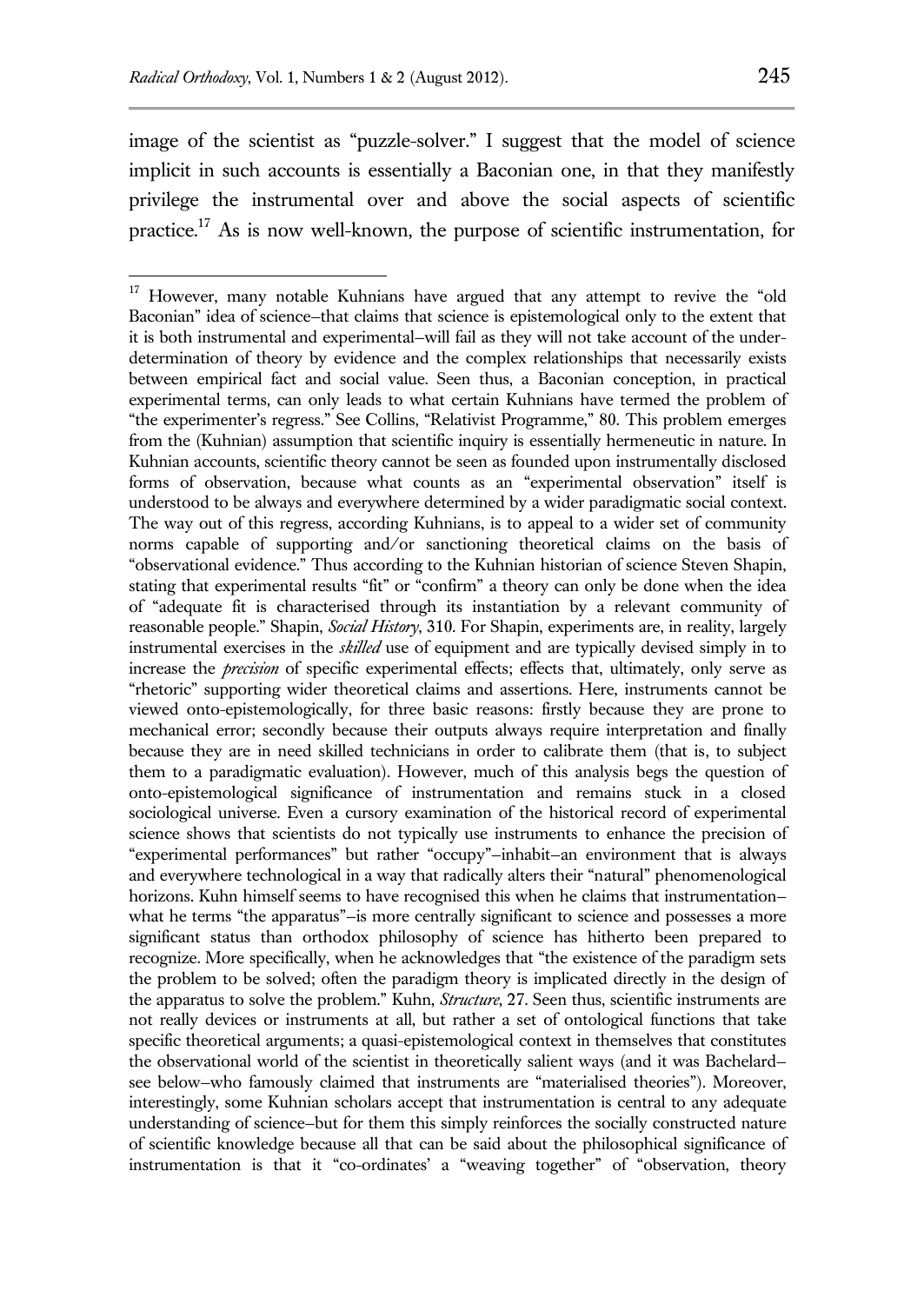Bacon, was to excavate a hidden truth and then to transform that truth into a readily usable form. Thus he writes "[i]f it then be true that Democritus said, that 'the truth of nature lieth in certain deep mines and hidden caves', and if it be true likewise that the Alchemists do so much to inculcate, that Vulcan is a second nature... it were good to divide natural philosophy into the mine and the furnace."<sup>18</sup> The metaphor of experimentation as "mining and smelting" is clearly more consonant with mundane ethnographical accounts of science like the one above. More specifically, such mundane ethnographies show, à la Bacon, that modern scientists deploy an array of specialized devices in order to pursue a mode of reality not only constructively but also, and more importantly, in radically exploratory manner—by technologically inducing phenomena in a way that allows the scientist to "excavate" the forces and tendencies "hidden" within them. <sup>19</sup> The particular forensics involved here are highly esoteric from the perspective of non-scientists (and, we might say that from this vantage point such accounts suggest that scientific experiments are exercises in "controlled magic", in that they are grounded in what can only appear as an "occult skill" deployed in highly specialized ways in order to produce very particular epistemological effects). <sup>20</sup> Moreover, such mundane accounts are also

formation and material manipulation." Herrnstein Smith, *Belief and Resistance,* 136. Of course, the idea of co-ordination here is highly "metaphysically loaded" and, as such, it is an idea that simply cannot be given an adequate philosophical treatment in Kuhnian accounts.

<sup>18</sup> Bacon, *New Organon,* 172.

<sup>&</sup>lt;sup>19</sup> As is well known, Bacon aimed to produce a new and better method of reasoning about natural phenomena—reasoning by "induction" of phenomena by instrumental by means; a change that he believed would require the total reconstruction of sciences, arts and all human knowledge upon proper foundations (he referred to this change as "the great instauration"). When viewed in Baconian terms, the technological background has both a theoretical as well as a practical aspect: a theoretical aspect resulting from an "inquisition of causes" and a practical or operative part resulting from the "production of effects." Thus for Bacon, philosophical reflection on the technological background collapses the Aristotelian distinction between theoretical and practical forms of reasoning.

<sup>20</sup> Thus unlike Galileo, Bacon did not attempt to found scientific knowledge on the *a priori*  certainties of mathematics, as for him mathematics must always remain subordinate to artifice. Experimental science for Bacon is thus better conceived as a branch of the mechanical arts. As he puts it "[n]either the naked hand nor the intellect left to itself can effect much. It is by instruments and helps that work is accomplished, which are as much needed by the intellect as by the hand. And as the instruments either impel or guide its motion, so the instruments of the mind either encourage or admonish the intellect." Bacon, *New Organon*, 321. Importantly in this context, Bacon thought of the practices and techniques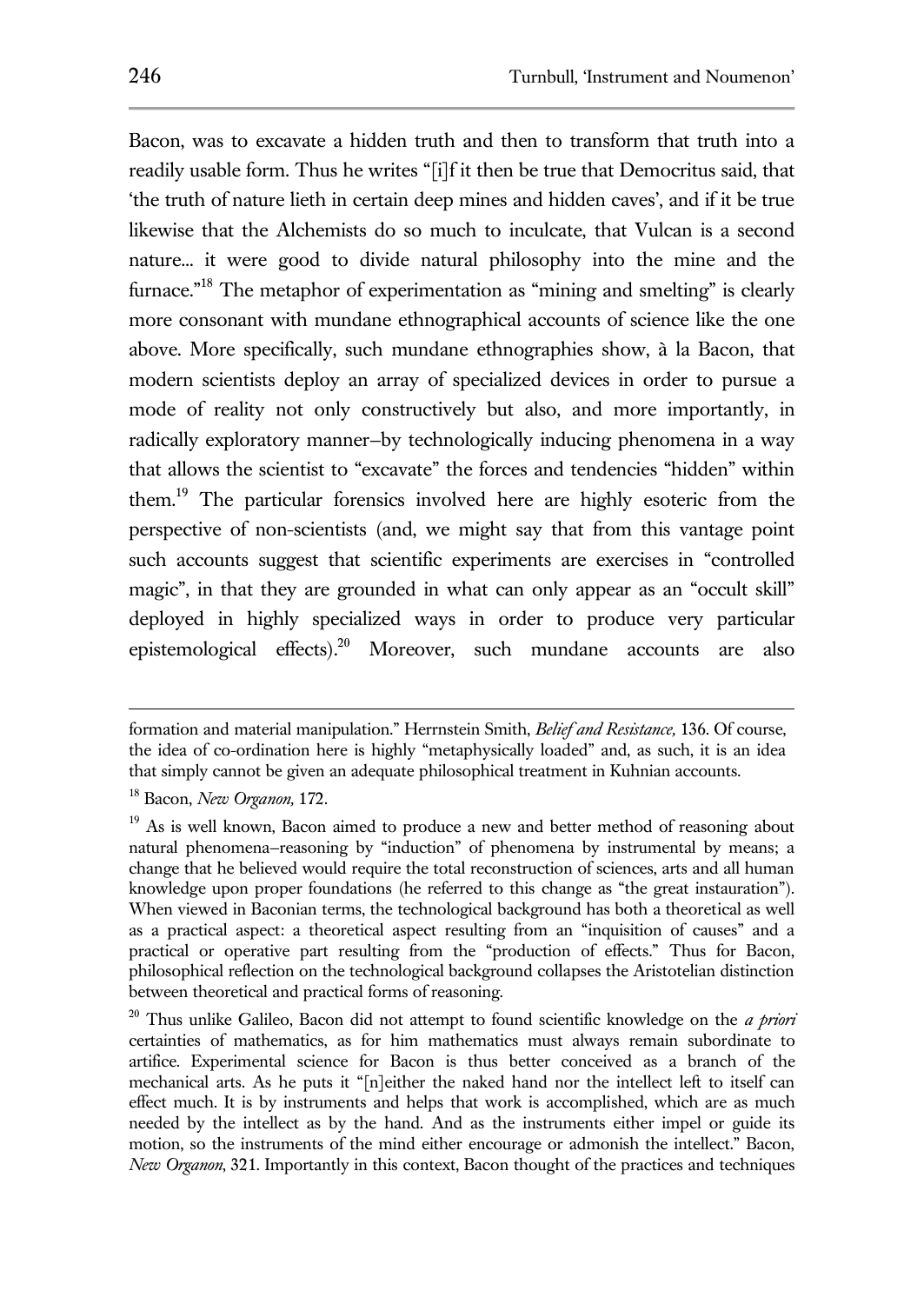philosophically important because they show the extent to which the technological background is a "de-worlding" phenomenon, the basis for a mode of practice that calls the basic structures of the lifeworld into question<sup>21</sup>-and also because they allow the philosopher of science to begin from the "correct starting point"; science's most mysterious philosophical secret: the visual output of instruments, hidden within the closed space of the laboratory, that somehow opens up the very possibility of scientific thought. $^{22}$ 

Overall, therefore, once we take the intelligent step back from experimental science, the technological background can be understood as proving a "focal opening" through which the sensibility and conceptuality of the scientist are brought into contact with a general epistemological otherness; one that provides the novel phenomenological events and experiences that enter into extant scientific worlds as disruptions to existing schemes and, ultimately, as material for the theoretical reflection and innovation. In facilitating this combination of the perceptually immanent and theoretically transcendent, the technological background, in effect, functions as an epistemological prosthesis that enhances the experimental scientist's ability to "penetrate phenomena" at the level of both perception and cognition.<sup>23</sup> Given their typical immersion within instrumentation, experimental scientists are, in a sense, "epistemologically augmented" individuals—and in a very particular way: empowered to discern the

of the craftsman as experiments. In this way, the history of science is first and foremost a history of its instrumentation–a key an important counter-Kuhnian insight.

 $21$  Think of the simple Geiger counter, a device that does not just count but "amplifies" certain signals from an unknown beyond, thereby revealing certain "radioactive" dimensions of the world. And one can also see such forms of world-disclosure at work in the Boyle's air pump (a device often used by Kuhnians to demonstrate the fundamentally social nature of scientific instrumentation). Even Shapin recognises that one of the functions of this device is that it might make manifest the invisible and normally insensible effects of the air.

 $22$  In this way, science is fundamentally concerned with knowing via a technologically mediated form of seeing: a kind of "abstract seeing" that allows the scientist to "world the world theoretically." The separation of seeing and knowing in classical empiricism—where the former is viewed as the foundation for the latter—remains the central confusion obstructing a perspicuous and judicious philosophical account of modern science. Seeing is the epiphenomenon of science, it is the phenomenological product of a prior technological mode of mediation between the known world and what lies, epistemically, beyond it. Nevertheless, without this seeing, we would never have any grounds for saying anything about scientific worlds at all.

<sup>23</sup> See Clark and Chalmers, "Extended Mind", 7-19.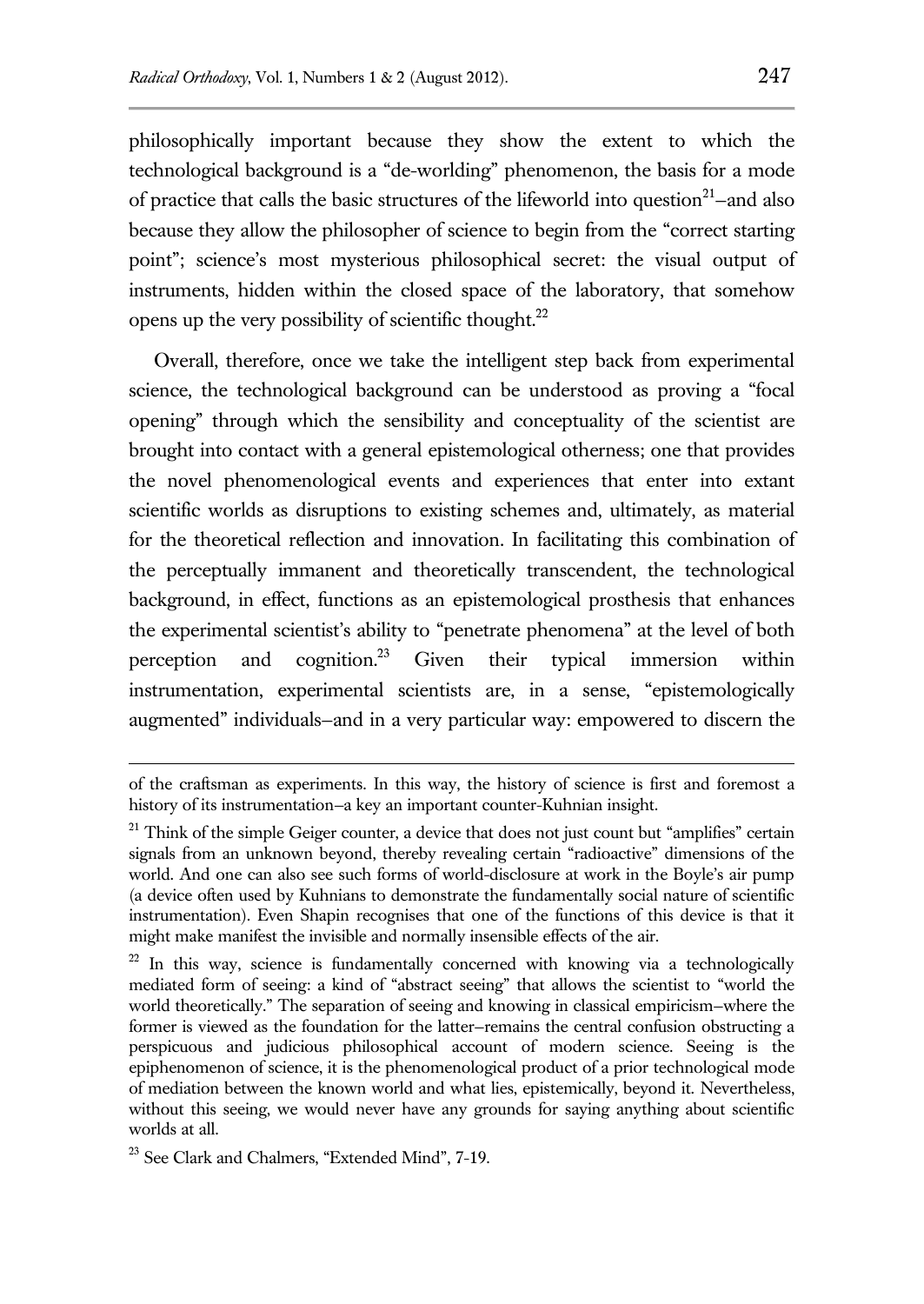"nature" residing within phenomena as well as that residing beyond historically given phenomenological horizons, dimensions that reside beyond our "natural" that is "unassisted"–sensory apparatus.<sup>24</sup>

However, how are we to convert these intuitions (derived from popular accounts of experimentation) into what Wilfred Sellars termed an adequate "philosophical theory of the instrument"; a theory that can account for "a detection of the theoretical state by virtue of a connection of that state with processes...which can be registered in the instrument?"<sup>25</sup> In order to work towards the development of such a theory, I suggest that we need to turn to the two great philosopher-theorists of the instrument of the  $20<sup>th</sup>$  century–Heidegger and Bachelard. For here we can see attempts to understand the nature and significance of modern science in terms of a sophisticated phenomenology of instrumentation, one that, like all good contemporary philosophical reflections regarding the nature and significance of science, eventually takes us back to the metaphysics of Kant.

## **Heidegger on Experimentation, Instrumentation and the Phenomenology of Scientific Worlds**

Heidegger is rightly famed for his analyses of the ontological significance of modern technology, especially in *The Question Concerning Technology,* where he reveals modern technology's secret relationship to history and to Being—an analysis where technology is shown, as a metaphysics that he believes is the *sine* 

<sup>&</sup>lt;sup>24</sup> See Gruender, "Instrumentally Aided Perception." Don Ihde has termed this kind of realism, "instrumental realism." See Ihde, *Technology*. Recognition of the instrumentally conditioned nature of scientific reality has led many philosophers, most famously Ian Hacking, to claim that scientists do not strictly "see" with/through their instruments because scientific phenomena do "not exist outside of a certain apparatus." Hacking *Representing*, 226. And in Hacking's view, once they are viewed as instrumentally conditioned interventions "beyond the appearances,", experiments must be seen as *productive of* scientific reality—yet are also realist, to the extent that these created phenomena are real. However, what do scientists do with their instruments if they don't see with/though them? Clearly, such activities involve a form of seeing, although it is rather different in both form and content to what we ordinarily mean by that term.

<sup>&</sup>lt;sup>25</sup> Sellars, "Theoretical Explanation,"151.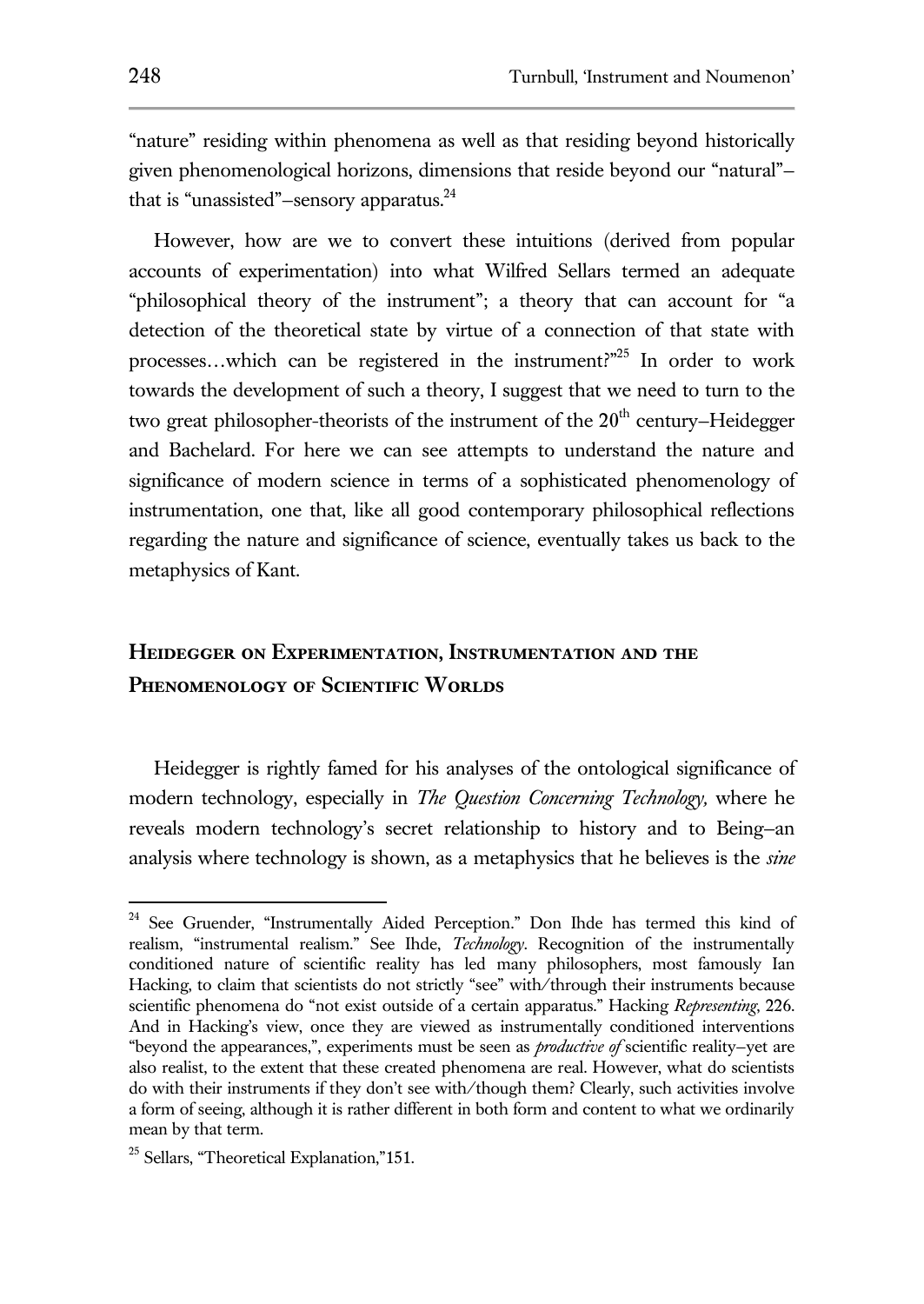*qua non* of both the modern and the "destiny of the West", to be neither "a thing" nor "a means", but rather an "ontological process" through which things are "brought forth" into an "open" and revealed to us as entities with an actual or potential utility.<sup>26</sup> This conception of technology has important implications for how philosophers conceive of science–as the later Heidegger in particular recognised—as it suggests that the domain of entities postulated by theoretical science is itself the most important "ontic" product of a prior technological disclosure of existence as a whole. However, when it comes to exploring the science-technology relationship, in many ways, Heidegger's philosophical reflections on science in Division II of *Being and Time* are equally significant in this regard, and are emblematic of one of the dominant motifs running throughout both his early and later thinking: that science is no longer a stand alone, *sui generis*, mode of intellectual inquiry but is now simply one important species of technics, albeit now rendered metaphysical (and thus absolutized) in the context of modernity.<sup>27</sup>

There is no attempt to relativize science in Heidegger's philosophy (or to reduce it to the level of a mere construct). Heidegger makes this point well when he writes that "science is one way, indeed one decisive way, in which all that is presents itself to us."<sup>28</sup> Science is accordingly the real of the modern for Heidegger, and to be confronted with it requires in the end a philosophical decision that is simultaneously ontological and political. As such, Heidegger's philosophy of science can be very usefully deployed in order to illuminate the

 $26$  See Hood, "Conceptions of Technology," 347-348. One of the key problems facing contemporary philosophy of science is how to distinguish between the different senses of a variety of instrumental terms, terms that are often used interchangeably in contemporary philosophical discussions. More specifically, terms such as "tool", "device", "instrument", "equipment" and "technology" have subtly different senses, the disambiguation of which would seem to be an important primary analytical task for the contemporary philosopher of science, especially when attempting to delineate the philosophical significance of technological mediation.

 $27$  For the later Heidegger, modern technology and theoretical science form a historic unity; they are, we might say "looped together" because not only does modern technology demand the employment of mathematical physical science as an accompanying and supporting set of discourses, but also because science itself requires the application of specific technologies in order to legitimate its claim for a universal *mathesis.* In other words, modern technology worlds the world as mathematical, but then this provides specific facticities that can then be used in the further development of modern technology.

<sup>&</sup>lt;sup>28</sup> Heidegger, "Science and Reflection," 176.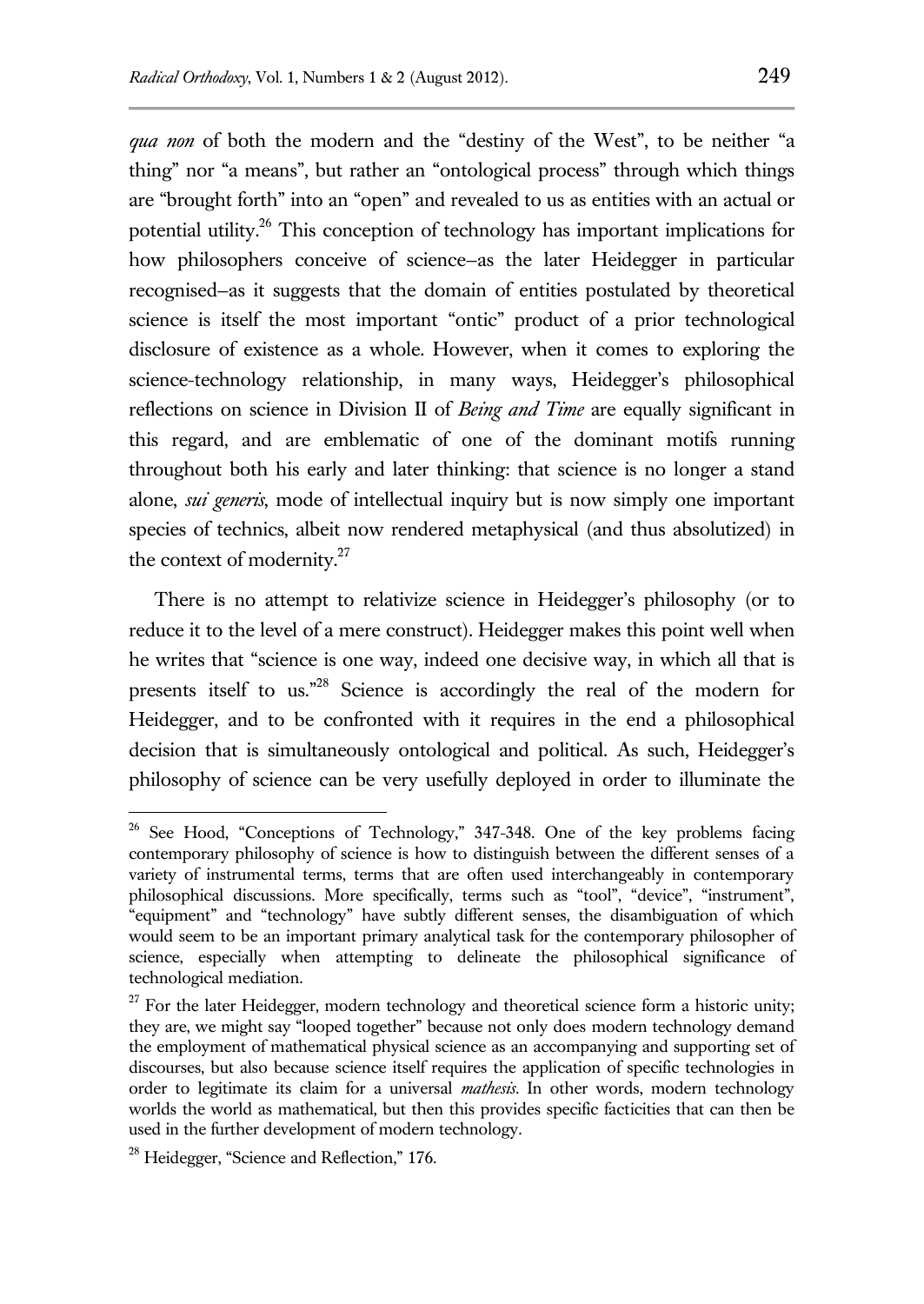philosophical significance of scientific instrumentation that is in question here (and he can with some justification, I think, be viewed as a philosophical innovator in this area of inquiry). For Heidegger, the technological background of experimental science reveals a world that is essentially "real" but, as "mathematical," in no sense "primordially true." In fact, Heidegger views this mathematical world as the consequence of a prior "entrapping of the real" in instrumentation and in his view it therefore comes closest to what scientists today term "nature" (a system of causes understood mathematically). As Heidegger puts it:

Science sets upon the real. It orders it into place that at any given time the real will exhibit itself as an interacting network .i.e. a surveyable series of related causes. The real becomes surveyable and capable of being followed out in its sequences. The real becomes secured in its objectness. From this there results spheres or areas of objects that scientific observation can entrap after its fashion. *Entrapping representation*, which secures everything in that objectness that is capable of being followed out, is the fundamental characteristic in representing through which modern science corresponds to the real.<sup>29</sup>

For Heidegger experimental science secures "its object domains" by "setting upon" the real, "entrapping" it in representation. It is through this "setting upon and entrapping" that science's theoretical objects (so entrapped) are "shown" to reside within a wider "network of causes." But what does Heidegger mean by "the real" here? Heidegger does not answer this question in any adequate way, but what is clear is that for him this "setting upon and entrapping" has its basis in scientific instrumentation (an idea that was later to be generalised as a general philosophical theory of technology as *das Gestell*) and that this entrapping is always a "capturing" (although what it is, precisely, that is captured in instruments is never fully spelled out). In Heidegger's view, this demonstrates that however "'uninteresting" and "obvious" the instrumental dimensions of scientific research may be, "they are by no means a matter of indifference ontologically." <sup>30</sup> But what is the ontological significance of instrumentation (our question has simply been pushed one step further back)? Heidegger's thinking here is more suggestive than conclusive. In his view, the use of scientific instrumentation facilitates what he terms a "change over": from the concerned

 $29$  Heidegger, "Science and Reflection," 167; my emphasis.

<sup>30</sup> Heidegger, *Being and Time*, 409.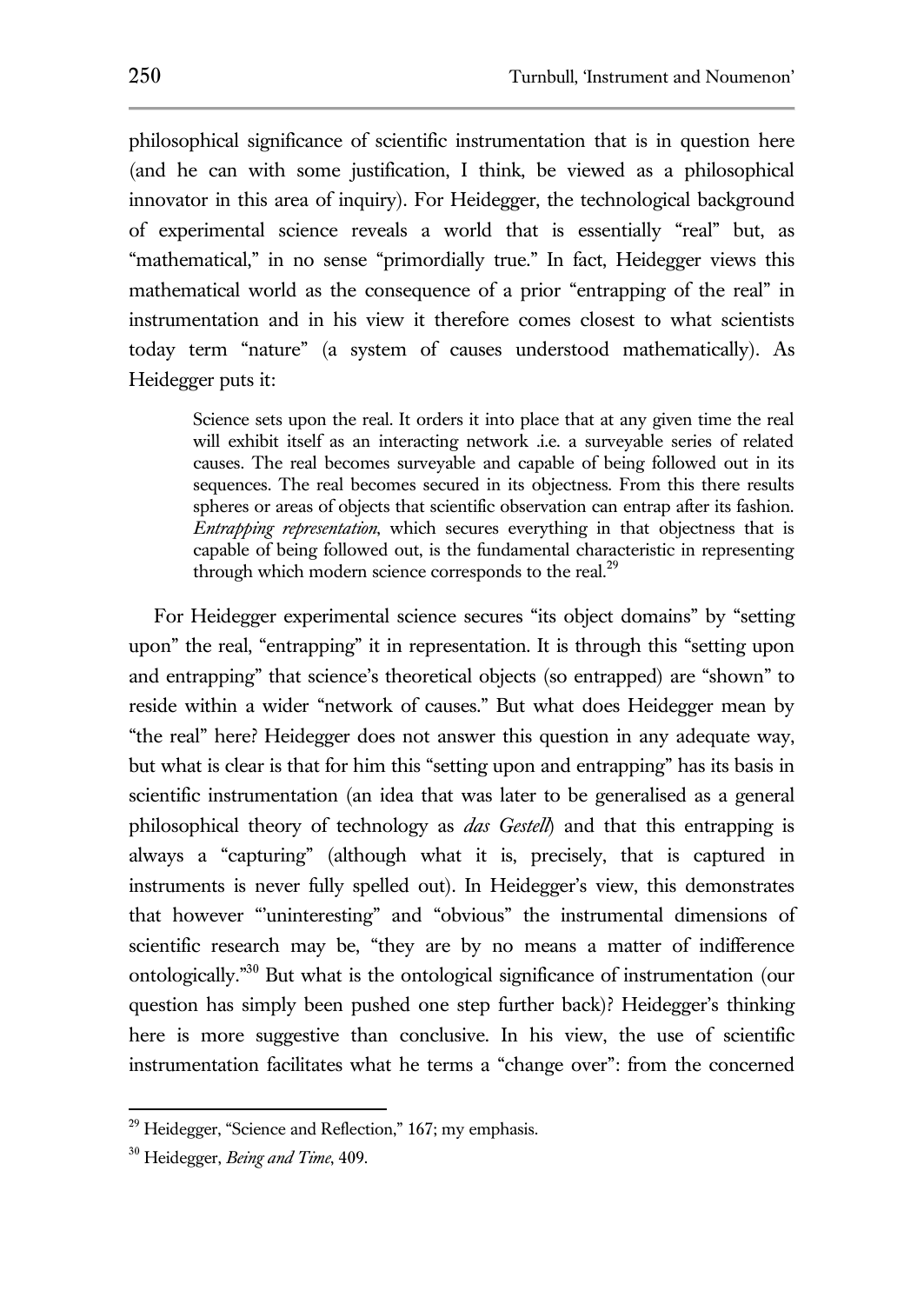absorption of the ordinary tool user to the characteristic theoretical attitudes concerned with discovering, detecting, decoding and, ultimately, discovering "hidden natures." In his view, this change over is made possible by instrumentation phenomenologically "freeing entities for their being"—"releasing them from their confinement" (in what might be termed "tradition") and ultimately securing them as new kinds of objects in a way that it makes them candidates for "scientific knowledge."<sup>31</sup> Instrumentation, we might say, opens up the possibility for beings to exist in a radically different way and for human inquiry to take a radically different form—demonstrating that scientific knowledge is always more than a "fabrication of man."<sup>32</sup> Reading between the lines, we can say that the overall significance of Heidegger's account of science is that it demonstrates that experimental science is a process that facilitates an encounter with something radically *other* to our ordinary ways of being in the world and it is by such means that that the experimental scientist opens up a world as a basis for a new kind of theoretical understanding. <sup>33</sup> Instrumentation, it seems, provides the experimental scientist with a unique sense of "*da"* (a technological "abstract experience" of "thereness" and "newness"), an opening that is the key ontological pre-supposition of the experimental scientist's specific paradigmatic projects and something that guarantees that all scientific knowledge claims will always be tinged with a sense of skepticism (as this space, in itself, is essentially one where the certitude of the concrete is essentially lacking). But this simply pushes the question we are addressing further back still for what is the ontological status of this *"da"*? Some Heideggerean scholars have claimed that it is an opening to "things in themselves."<sup>34</sup> Such claims, although insightful, are of course too strong (for why should instrumentation allow for an opening to an absolute, and not an opening that is more "instrumental" in nature). What is perhaps more sustainable, is to view the epistemic spaces

<sup>&</sup>lt;sup>31</sup> Heidegger, *Being and Time*, 413. Interestingly, Heidegger also claims that this change over presupposes a particular kind of transcendence, a transcendence where *Dasein* rather than being absorbed and involved in entities, stands over and against them as a "researcher."

 $32$  Heidegger, "Science and Reflection,"156. However, this clearly isn't discovery in any "ontic" sense, but an ontological mode of discovery (such that it is by no means clear in Heidegger's phenomenology of science where the real ends and the ontological begins).

<sup>33</sup> Glazebrook, *Philosophy of Science,* 109.

<sup>&</sup>lt;sup>34</sup> See Dreyfus and Spinosa, "Things-in-Themselves."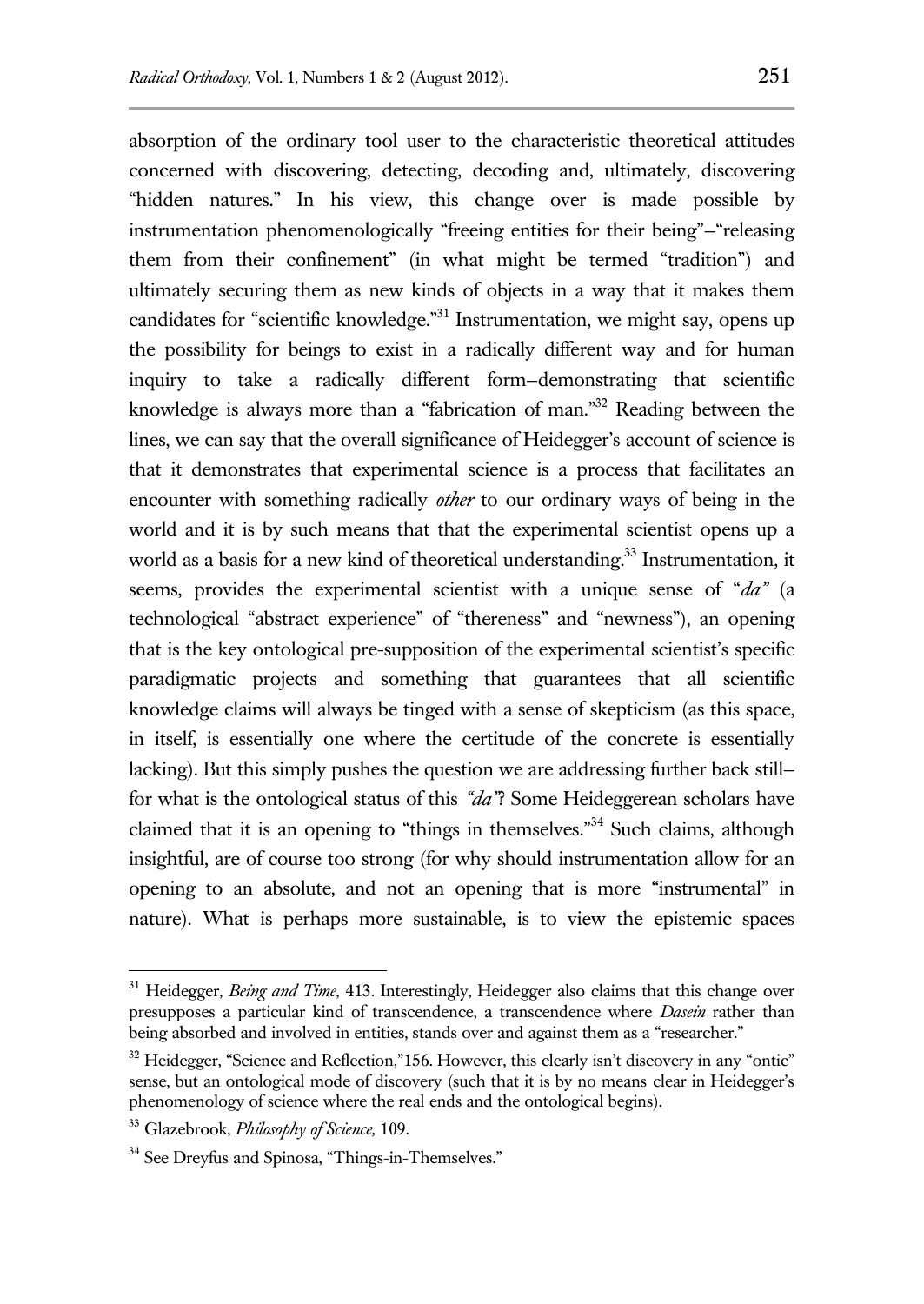opened by instrumentation as the result of a change-over from an concerned practical absorption in the known world to a detached contemplative engagement with a another phenomenology that appears from a world beyond the known world; a change over from a worldly (secular) attitude to one that we might usefully view as essentially "religious" in nature.

In this way, Heidegger's reflections succeed in taking us towards the metaphysics of epistemology of perhaps the key thinker in this context—Kant. More specifically, they suggest that scientific instrumentation is an opening out onto what Kant referred to as "the noumenon"—the space that he believed to be the absolutely unknowable, but that contemporary technoscience has, since, in some sense, shown to be fundamentally accessible, explorable and, at least ideally, in some form *conceivable* (if not knowable in the ordinary sense of the term). This claim is the basis of Bachelard's philosophical project, and it is to his ideas that we now turn.

#### **Bachelard and Experimental Science as Noumenal Exploration**

As is well known, for Kant, noumena are things residing beyond actual possible sense experience, and although are they radically unknowable they are capable of being "cogitated" by the understanding alone, to the extent that they function as a certain "limit concept" to the realm of legitimate knowledge. However by restricting the nature of our access to the noumenal realm Kant was merely highlighting the inaccessibility of this domain given the state technological development at the time (especially with respect to instrumental capacities of the experimental sciences). As has been well documented, post-Kantian science has undermined any attempt at a Kantian setting of cognitive limits and boundaries to thought and perception (and Kuhnian historicism can be seen as a failed attempt to retain an idealist ordering of science, by shifting the focus of philosophical attention from Kant to Hegel). Kant, we might say, could not foresee the enormous techno-theoretical advances made by contemporary science—especially in theoretical physics—in the twentieth century and so he failed to understand the historicity of the distinction between phenomena and noumena. Thus, importantly, recognition of the philosophical significance of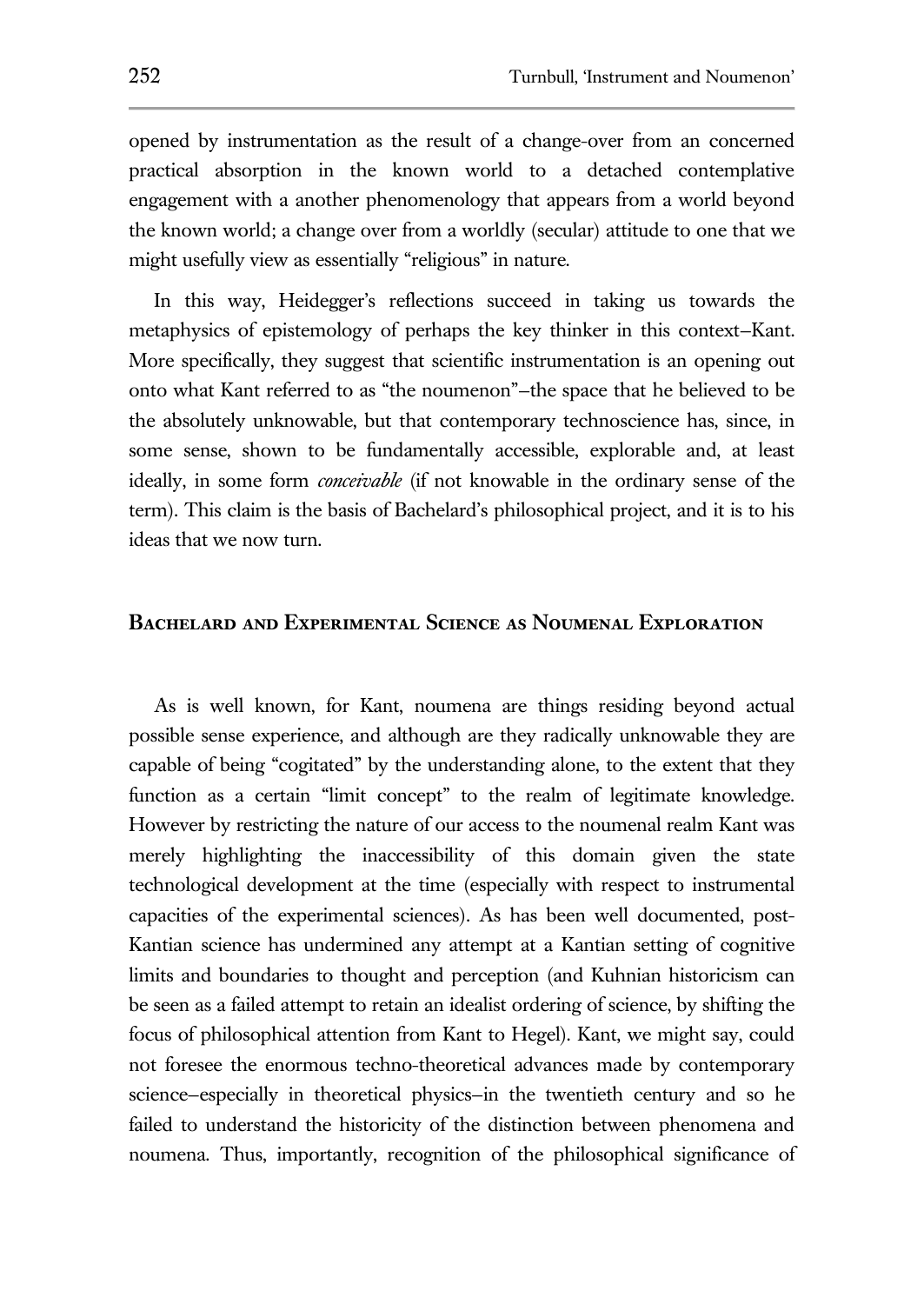these developments forces us acknowledge the possibility of a more positive conception of the Kantian noumenon. As science became less speculative and more "instrumentally interventionist" in the twentieth century the noumenon began to emerge in new theoretically salient ways problematizing Kantian schemes in ways that questioned Kant's founding skepticism (this idea is also central to Wilfred Sellars' influential metaphysics of science).<sup>35</sup> As the limits of the known became increasingly blurred in new scientific methodologies now rendered increasingly dynamic and powerful by modern technics, "the currently known" became reconceived as part of a more expansive "unknown." In the  $20<sup>th</sup>$  century, the "noumenality" of the experimental scientist thus emerged, historically, out of a recognition that the cognitive structures of the *lebenswelt* can be enhanced in ways that take thought beyond them.<sup>37</sup> In this way, the basic noumenality of contemporary science was, more generally, derived from a sense of a basic "modern dissatisfaction with traditional ways of knowing"—with the world as it is "epistemically given"—and so in order to address these epistemic problems science began the process of setting up an alternative "instrumentally worlded world" in order to bring about new perceptions and cognitions that, through a radical ontological innovation, began the process of constructing an alternative epistemology, one based on a much more expansive conception of perception and on one deemed to be more satisfying in modern contexts where tradition seemed to be losing its epistemic traction.<sup>38</sup>

The question of the relationship between experimental scientist and the noumenon was central to the work of Gaston Bachelard. Bachelard recognized that in order to make sense of the experimenter's "instrumental investment" in phenomena, requires that the philosopher take the metaphysical problem of science more seriously that hitherto (and not to sociologize science away, as it is

<sup>35</sup> Sellars, "Scientific Image."

<sup>36</sup> Oizerman, "Kant's Doctrine," 337.

<sup>&</sup>lt;sup>37</sup> Clearly, this shows the extent to which the "quasi-ethical" orientation of the scientist is a counter-ethics where "ordinary life is never enough"—life, here, needs knowledge in order to thrive and that the "world of life"—the world of our common life together—needs to be augmented by theoretical insights delivered from the exploration of other worlds.

<sup>&</sup>lt;sup>38</sup> Thus, today, the sense of "the noumenal," needs to be modified in such a way that it is no longer that which is fundamentally and transcendentally real but unknowable, but as an expansive and unknown whole; the world itself conceived as "unknown."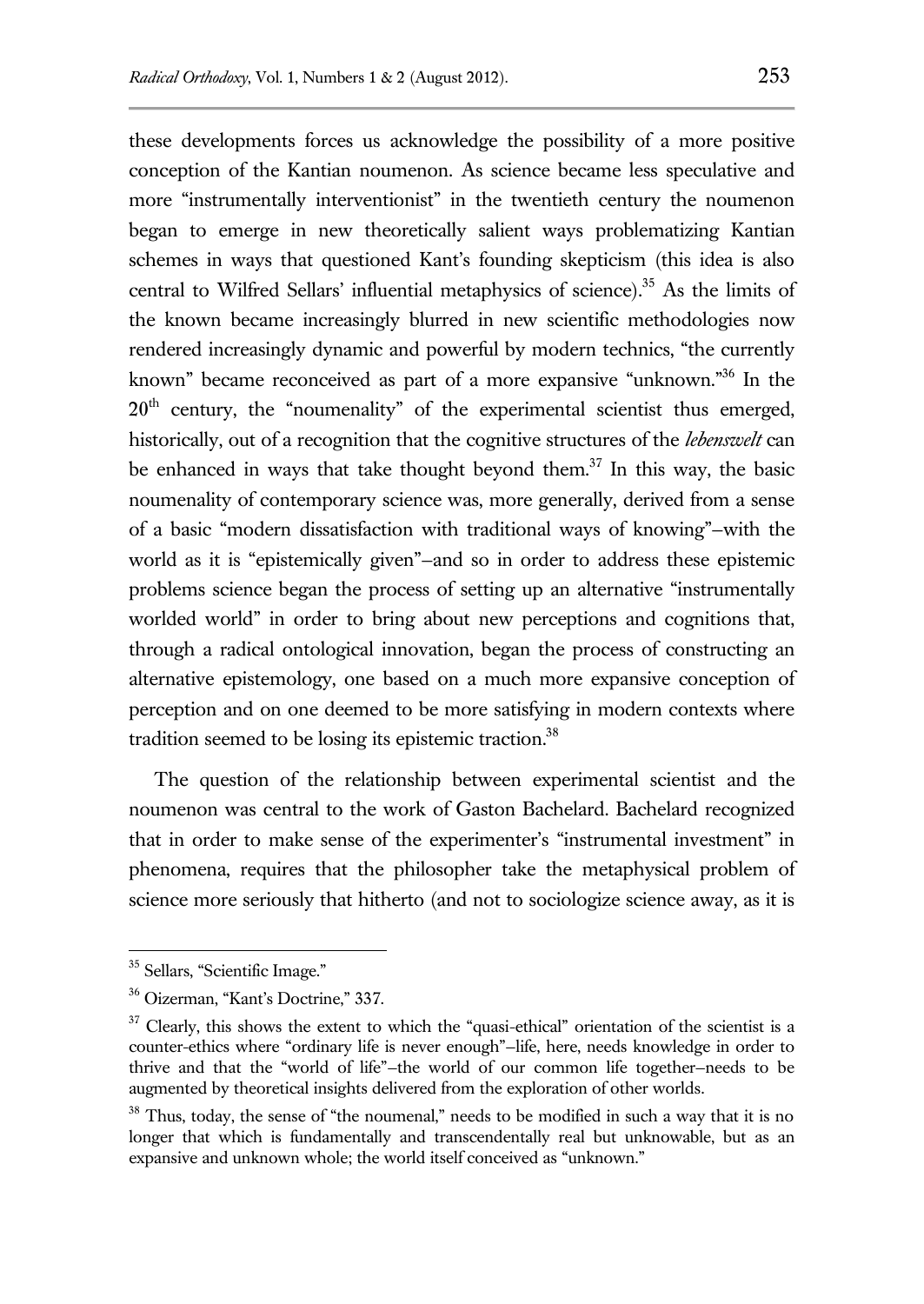in most Kuhnian accounts). More specifically, for Bachelard, philosophers of science should refuse a "theory of knowledge" in favor a more nuanced phenomenological account that recognizes that within the experimental sciences there is a profound entanglement of technique and theorization. According to Bachelard there is a profound "doubling" and "looping" here, as for him science both "produces" its theoretical objects through its instruments as well as its instruments through its theories.<sup>39</sup> However, Bachelard understands this entanglement in Kantian terms, in terms of a general *noumenology of technics*—as for him the "always ever so artificial, delicate and hidden scientific fact is in always product of a technologically mediated encounter with the transphenomenal."<sup>40</sup> In this way, Bachelard claims that reflection on the significance of the relation between science and technics demands that modern philosophy move beyond Kantian skepticism about the possibility of articulating what is "in the noumenon" towards a more positive conception of the noumenon, not as the space of an cognitively inaccessible "in itself" but as an instrumentally conditioned space of the unknown and the "yet to be discovered." More specifically, for Bachelard, the noumenon must now be conceived as a "complete structure" and thus as much more than a mere epistemological postulate or conventional sign, albeit a structure whose precise ontological status is radically ambiguous.<sup>41</sup> Bachelard recognizes, therefore, that the modern scientist's attitude of "epistemological incompleteness" towards the world, what he termed the modern scientist's basic "epistemological postulate," automatically generates a concern with the noumenal aspects of existence.<sup>42</sup> Again, instrumentation is of central importance here and in his view scientific equipment is the means to achieve a certain kind of "epistemic transcendence", from the known into an "unknown world."<sup>43</sup> Seen this, for Bachelard, philosophers need to recognize that the *epistemic vector* of contemporary science is something that allows the experimental scientist to effectively "realize the noumenon" via an instrumentally

<sup>&</sup>lt;sup>39</sup> See Bolduc and Chazal, "The Bachelardian Tradition." 79.

<sup>40</sup> Bachelard, "Noumena," 83.

<sup>41</sup> Bachelard, "Noumena," 74-76.

<sup>42</sup> Bachelard, "Polemics and Poetics," 24.

<sup>43</sup> Bachelard, "Noumena," 74.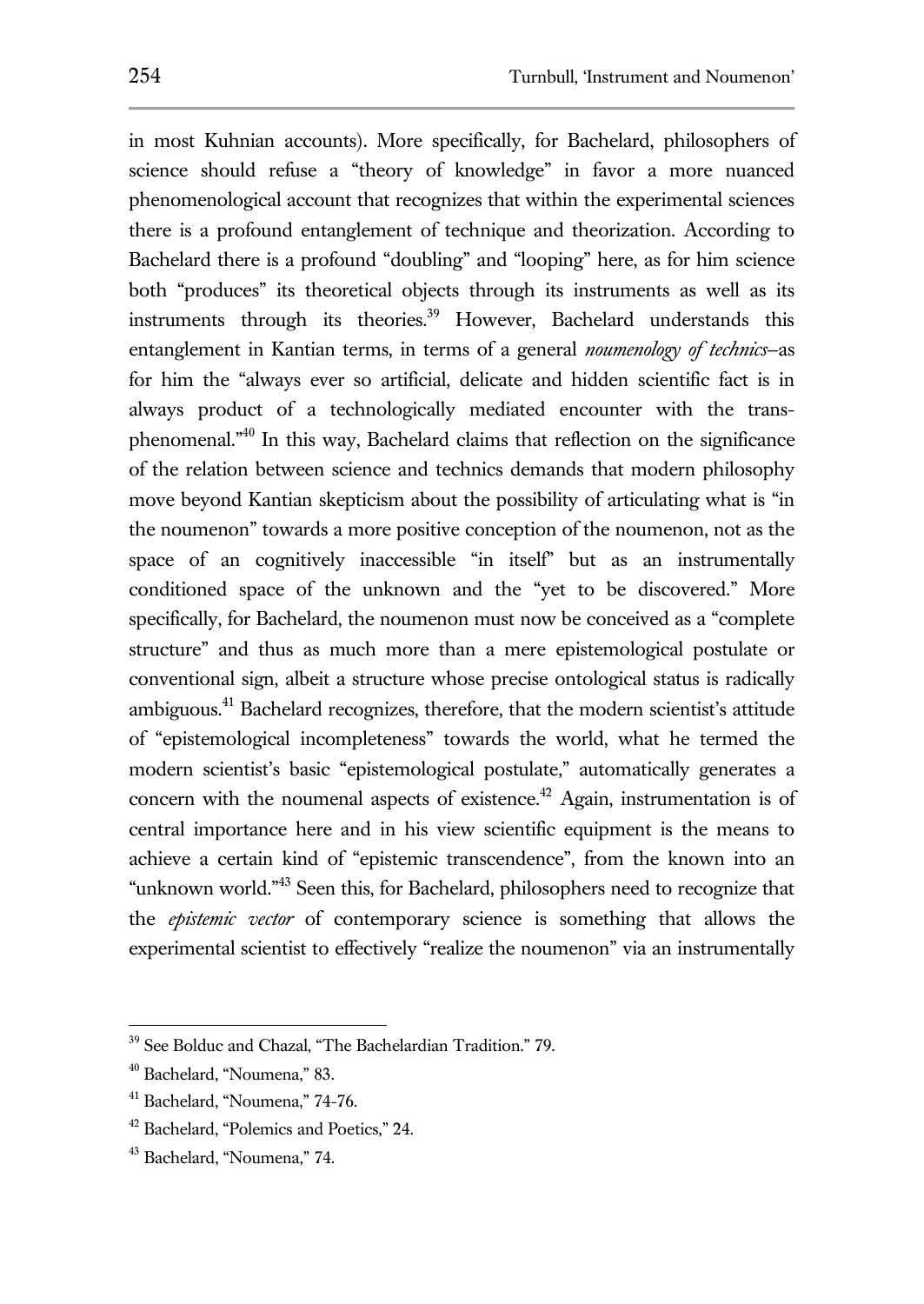induced series of phenomenological events (a process that he famously termed "phenomeno-technique"). As he puts it:

[t]he relation between the phenomena and noumena of science is no longer to be seen as some remote or indolent dialectics; it is instead, an alternating movement which always tends towards the effective realisation of the noumenon, after first rectifying a few projects. In this way, then, the true phenomenology of science is essentially a phenomeno-technique. It reinforces what cannot be glimpsed just beyond appearances. It is instructed by what it has constructed.<sup>44</sup>

Thus in Bachelard's reflections on modern science, instrumentation and noumenon form a phenomenological unity. For Bachelard, the noumenon, a formerly hidden and hitherto unknown realm, *via media* of instrumentation, is both disclosed and ultimately made available for observation, measurement and ultimately for the final forms of theorisation that are constitutive of scientific knowledge as such. Instruments, after Bachelard, we might say, by means of a specialized deployment, disclose the noumenon by expanding ordinary phenomenological horizons in a way that enables the experimenter to "entrap" this realm's ontological potential in representations—to borrow from Heidegger in ways that makes it salient for theoretical reflection.<sup>45</sup>

# **Does Philosophy of Science Need a 'Theological Turn'? Science and the Noumenon**

Heidegger and Bachelard show us the extent to which any systematic examination of the philosophical significance of the technological background allows for a deeper appreciation of the relationship between "the real", "the noumenal" and "the transcendent" as they emerge out of the practices of modern

<sup>&</sup>lt;sup>44</sup> Bachelard , "Scientific Mind," 54.

<sup>45</sup> Scientific practice is thus radically epistemologically other— it is Platonic in the sense that it lies outside and beyond human sensibility and is only made available by means of a certain *"techgnosis."* The idea that scientific knowledge is the true universal knowledge, the main assumption behind all forms of "scientific realism" presupposes that scientific reality is, in theory, available to all though the universality of technological procedure. However, given the specialised nature such procedures it is now clear that the democratic ideal of science is in fact an illusion.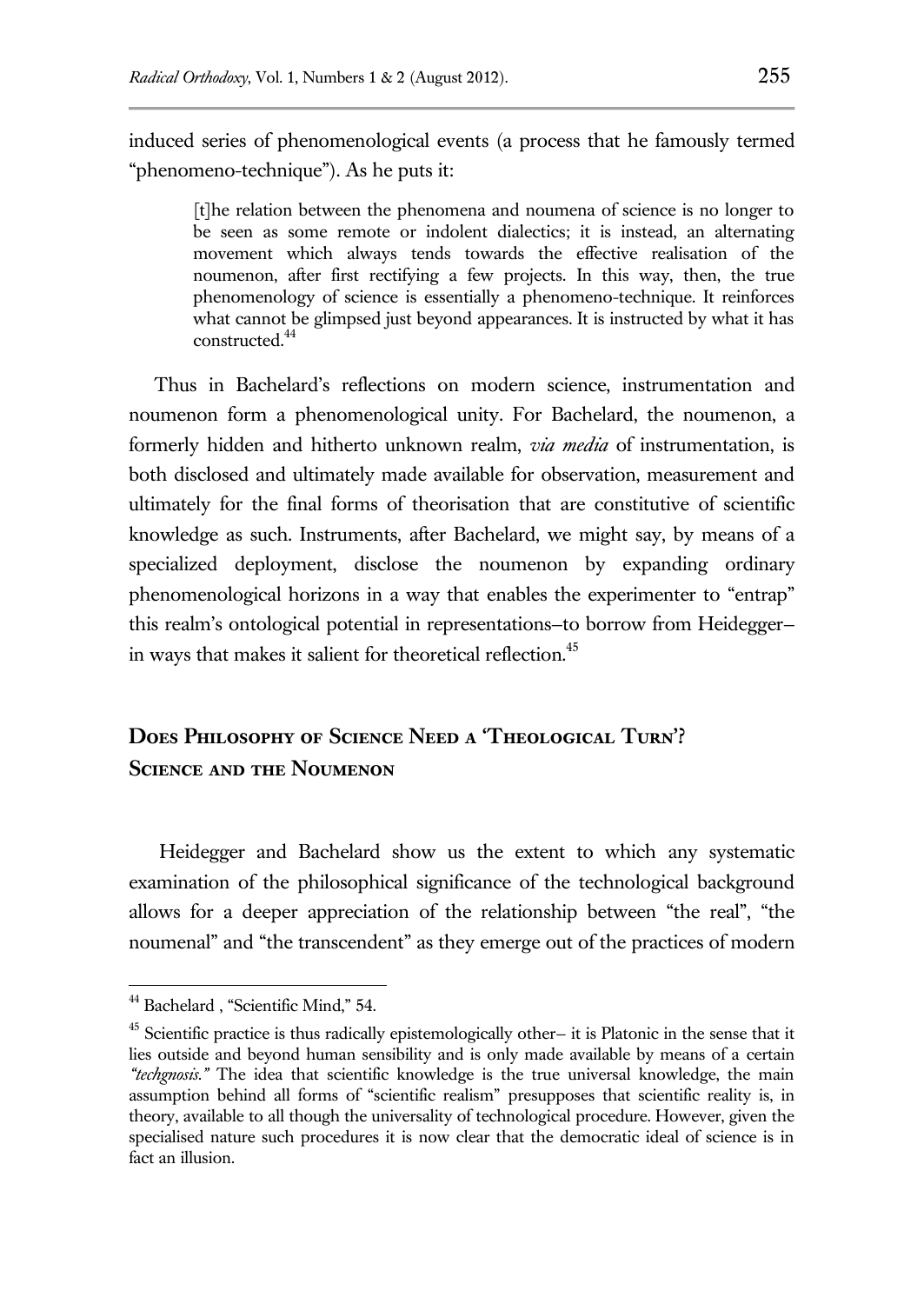experimental science. Seen thus, in viewing scientific experimentation as a form of "epistemic transcendence," their work not only allows for a critique of the sociological conception of science developed by followers of Kuhn, but also for an alternative conception of science that collapses entrenched distinctions between science and theology. More specifically, their focus on the epistemology of instrumentation shows the extent to which science is itself a form of "mysticism"—a quest for an unknown and possibly in any absolute sense unknowable knowledge, that we deem to be knowledge only because it goes beyond what we currently know, what we know cannot be the final word on knowledge as such. When viewed by these lights, "the real of science," the true object of its inquiries and the fundamental reference of all its theoretical terms, is not a domain of entities as such, but the unknown itself; a space that science itself creates through the experimental scientist's use of instruments for wider epistemic ends. Heidegger claimed that science "does not think," but in fact it is better to claim that science "will never know," as it is merely a process that is perpetually invalidating of what we thought we that we knew in a technological exploration of the infinity of the unknown.

Such an analysis clearly points us towards a re-mapping of philosophical concerns on the theological terrain—as here we can discern the important theological motifs of "mysticism" and "transcendence." However, we need to differentiate between "strong" and "weak" conceptions of theology here: between, respectively, attempts to view science as belonging to, and an expression of, some particular theological tradition or other, and attempts to view science has possessing a "family resemblance" to "the religious and the theological" (and thus in need of a much looser theological framing). A strong conception might, for example, view the instrumental background, as its concerned with transcending the epistemological limitations of the inherited body, as a powerful phenomenological *demiurge* that guides and shapes scientific endeavour in its quest to articulate the epistemically significant contours of another world (beyond the one biologically and culturally donated to human beings). This of course would be to view science as in some way *Gnostic*—a western heresy that "dares to know" perhaps what cannot and should not be known (Kant is the great *ag*nostic in this regard). However this kind of strong theological move is both too quick and, too glib (and overall unhelpful). In fact,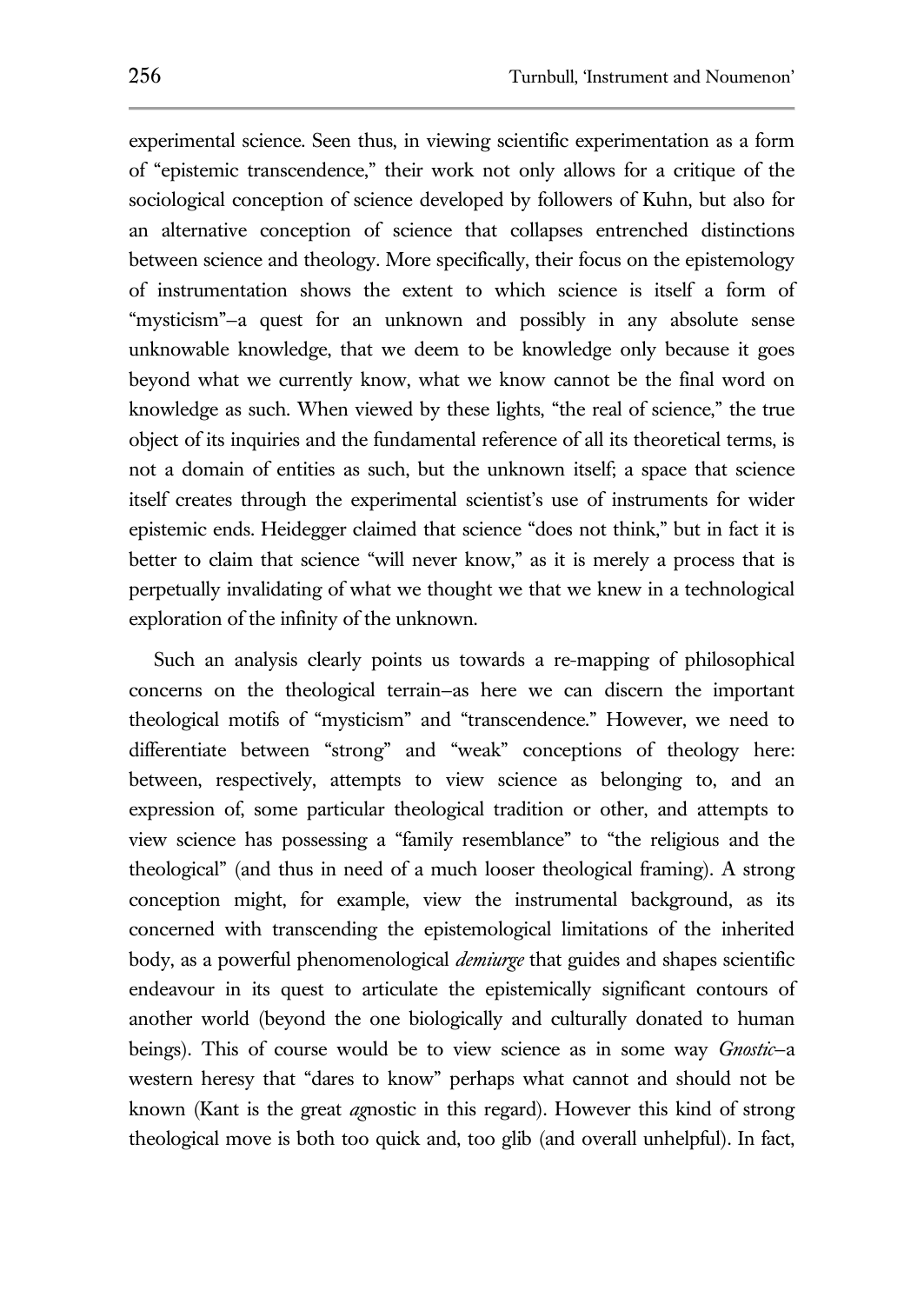to position science as essentially Gnostic, Christian, Jewish, Islamic, Pagan (or whatever) is to misunderstand the radical novelty of science in metaphysical and theological terms (and thus obscure the fact that now science, when viewed by orthodox theological lights, can only be viewed as a counter-theology). For example, Kuhnians like Shapin, claim that science, at its origins, was basically a "reformed Christian" endeavour, a Protestant quest for non-mediated access to being, where the experimental scientist, as "Christian virtuoso", is seen as engaged an attempt to purify belief of pagan superstition, Papist idolatry and other "badges of anti-Christ."<sup>46</sup> However, even if this were the case, it has long since left this dimension behind and has now emerged as a movement that shows no respect for any established religious sensibility, even those of its origins (it is thus, today, in many ways, a self-devouring religion in that it is undermining in its own basis in religious terms). Thus any strong theological conception, we might say, is still too sociological and insufficiently metaphysical, and although there may be something to strong theological accounts as heuristic social histories science, they can have little purchase in philosophical contexts where science presents itself as a form of worlding that is both more distinctive and more autonomous with respect to religious traditions of all kinds. Thus what is needed, as a far of contemporary philosophy of science is concerned, is a weaker theological reading of the history of science that focuses upon the specific phenomenological orientations of the experimental scientist rather than science as a world-historical "intellectual movement". Thus, when viewed in these weaker theological terms, what is important about the account of instrumentation offered above is the extent which it suggests to us an image of the experimental scientist as a *seeker—*of the unknown—through an "instrumental portal": a "clearing" that creates a noumenal space into which science projects its ideas of "nature." "The seeker" is of course an ancient figure of mysticism, and there is some mileage, I think, in developing the idea that science involves a "mysticism of the instrument" (where the experimental scientist is the instrument's "modern ascetic contemplative"). $^{47}$  Here we can see continuity

<sup>46</sup> Shapin, *Scientific Revolutions.* But it can also be viewed as Pagan, with experimental scientists seen worshipping at the instrumental altar of "nature" (and perhaps even Cabbalist/Rosicrucian, as Frances Yates argued).

 $47$  There are clearly links to monasticism here, and in an important way, modern science, in attempting to conceive of the noumenon, is attempting to conceive of the radically unknown;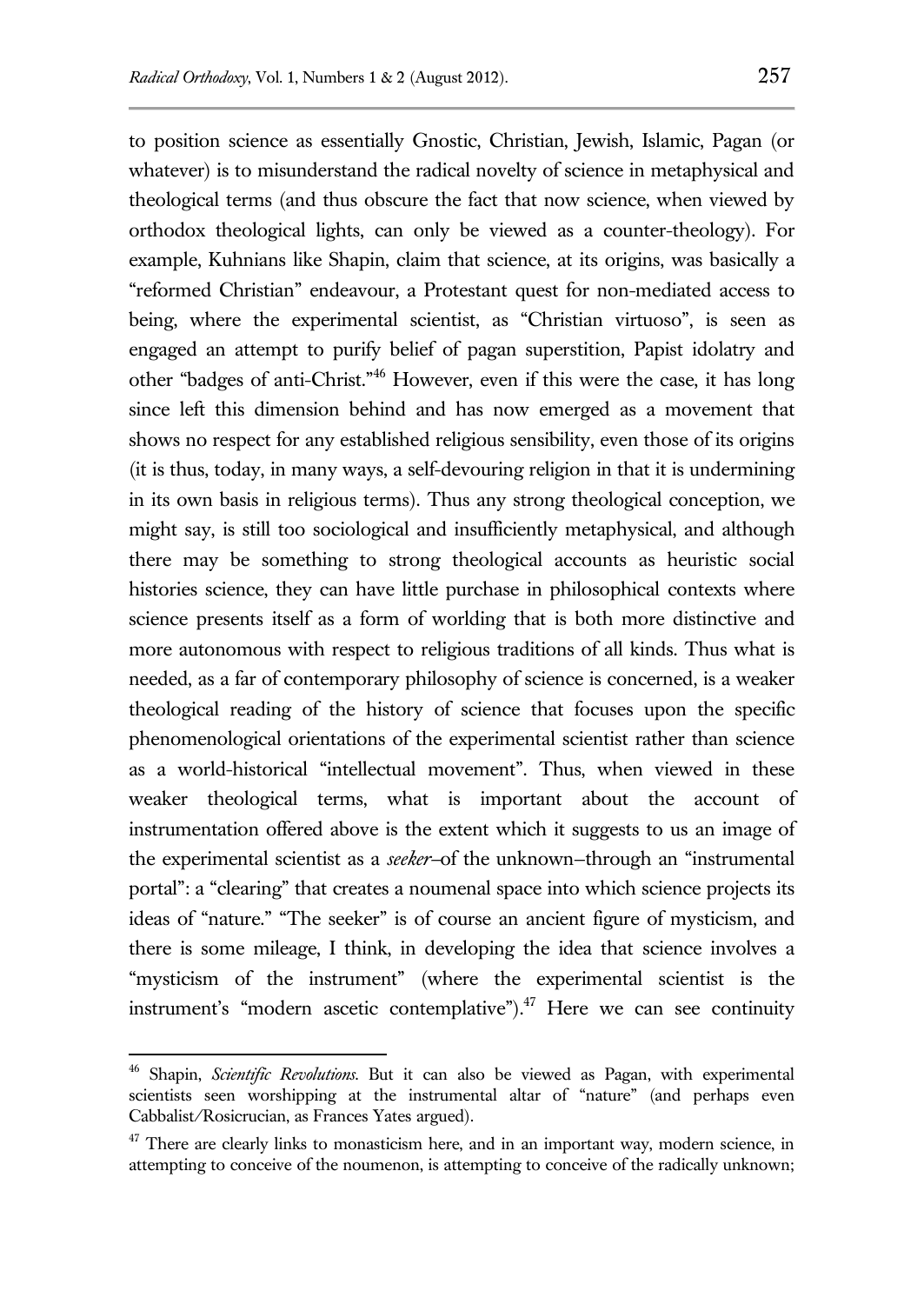between the modern and the pre-modern in science, but not in a way that denies science its manifest relative cultural and ontological autonomy. The scientific desire to "explore the noumenal realm, the real of the unknown," and to reorient and redesign our devices in specific ways in order to do this, may represent a mere cultural-metaphysical mutation within extant western religious traditions, but it is mutation that is highly syncretic in this respect and also, essentially, *novel* in cultural-metaphysical form. Thus, overall, if we examine the nature of modern science, not through its history, but through its technological metaphysics, we can see that modern science does indeed orbit theological issues, although it is not reducible to them—to the extent that its sociological dimensions, contra Kuhnian thinking, are secondary to its metaphysical and theological ones, but in ways that preserve the need for philosophers to understand that the worlds of science stand as "worlds apart," and will remain so until philosophers can find a way of showing how the realms of the known and the unknown can be conceived as different aspects of a single world.

#### **Bibilography**

- Bachelard, Gaston. Extract from "The New Scientific Mind." In *Gaston Bachelard: Subversive Humanist*, edited by Mary McAllester Jones, 39-60. Madison: University of Wisconsin Press, 1991.
- -----. "Polemics and Poetics." In *Gaston Bachelard: Subversive Humanist*, edited by Mary McAllester Jones, 15-38. Madison: University of Wisconsin Press, 1991.
- -----. "Noumena and Microphysics." Translated by David Reggio. In *Angeliki,* 10, 2 (August 2005): 73-78.
- Bacon, Francis *The New Organon and Related Writings* New York: Macmillan, 1985.

to penetrate and circumnavigate the "cloud of unknowing" much celebrated by Christian mystics over the centuries. Thus the mysticism of science is a mysticism that stands in opposition to mysticism as traditionally conceived.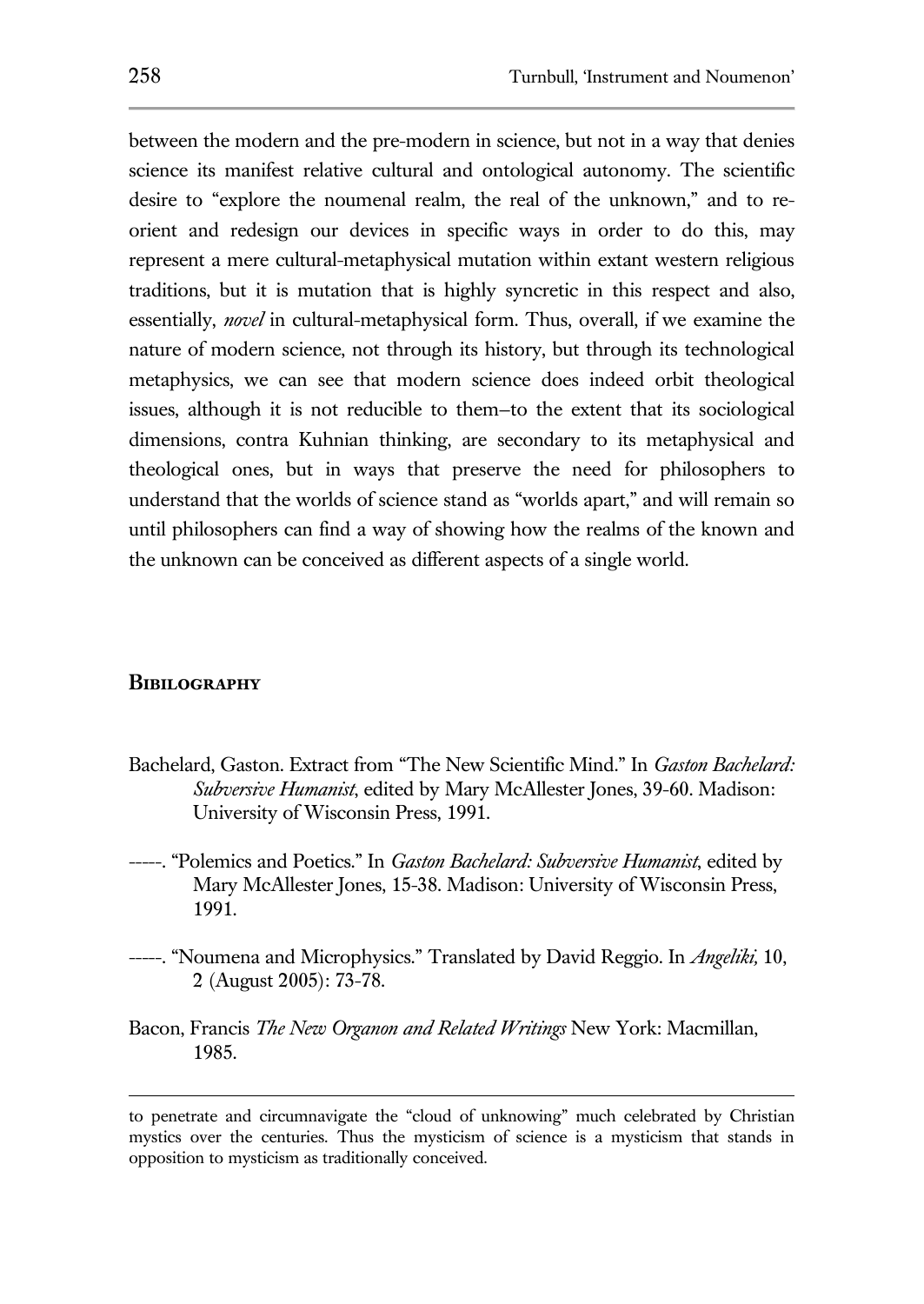- Bloor, David *Knowledge and Social Imagery* Chicago: University of Chicago Press, 1976.
- Bolduc, Jean-Sébastian and Gérard Chazal. "The Bachelardian Tradition in the Philosophy of Science." In *Angeliki* 10, 2 (August 2005): 79-87.
- Clark, A. and D. Chalmers. "The Extended Mind." *Analysis* 58 (1998): 7-19.
- Collins, H. "An Empirical Relativist Programme in the Sociology of Scientific Knowledge." In *Science Observed: Perspectives on the Social Study of Science,*  85-144. Edited by Karin Knorr-Cetina and Michael Mulkay. London: Sage, 1983.
- Collins, H. *Changing Order: Replication and Induction in Scientific Practice* London: Sage, 1985.
- Crease, R.P.and C.C Mann. *The Second Creation: Makers of the Revolution in Twentieth Century Physics*. London: Quartet, 1997.
- Dreyfus, Hubert and Charles Spinoza. "Coping with Things-in-Themselves: A Practice-Based Phenomenological Argument for Realism" In *Inquiry: An Interdisciplinary Journal of Philosophy* (1999), 48-79.
- Fuller, Steve. *Thomas Kuhn: A Philosophical History for Our Time.* Chicago: University of Chicago Press, 2000.
- Gruender, David. "Instrumentally Aided Perception and Ancient Ghosts" in *Philosophy and Phenomenological Research* Vol. XLIX, 3 (March 1989): 477- 485.
- Harding, Sandra. *The Science Question in Feminism.* Milton Keynes: Open University Press, 1986.
- Hacking, Ian *Representing and Intervening* Cambridge: Cambridge University Press, 1983.
- Heidegger, Martin. *Being and Time*. Translated by John MacQuarrie and Edward Robinson. Oxford: Blackwell, 1962.
- -----. "The Question Concerning Technology." In *The Question Concerning Technology and Other Essays,* 3-35. New York: Harper-Row, 1977.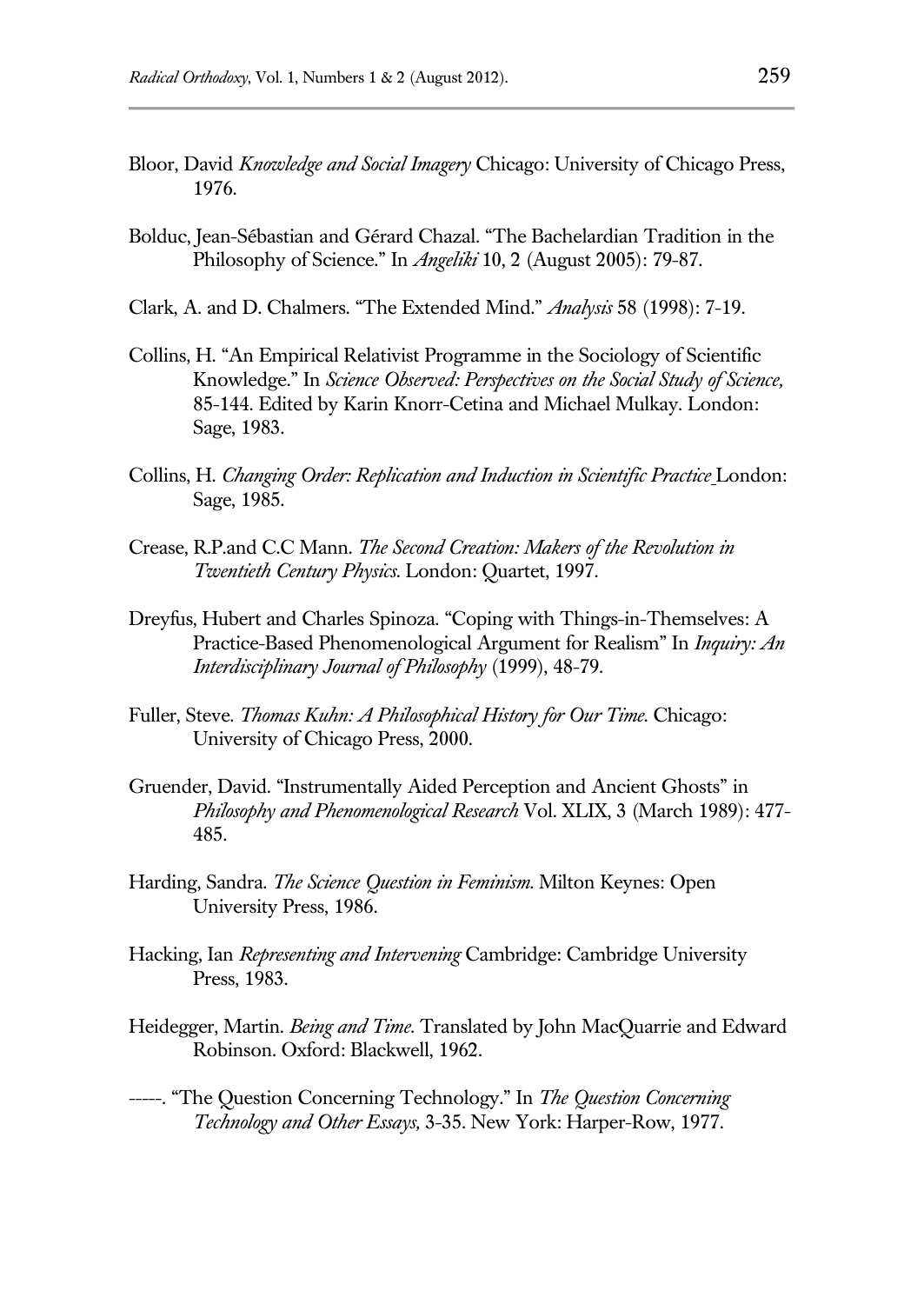- -----. "Science and Reflection." In *The Question Concerning Technology and Other Essays,* 155-82. New York: Harper-Row.
- Herrnstein Smith, Barbara. *Belief and Resistance: The Dynamics of Intellectual Controversy*. Cambridge Ma: Harvard University Press.
- Hood, Webster, F. "The Aristotelian vs. Heideggerean Conceptions of Technology." In *Philosophy and Technology,* 347-63. Edited by Carl Mitcham and Robert Mackey. New York: Basic Books, 1972.
- Ihde, Don. *Technology and the Lifeworld: From Garden to Earth*. Indianapolis: Indiana University Press, 1990.
- Kuhn, Thomas, S. *The Structure of Scientific Revolutions.* Chicago: University of Chicago Press, 1962.
- Latour, Bruno and Steve Woolgar *Laboratory Life: The Construction of Scientific Facts*. New Jersey: Princeton University Press, 1979.
- Lyotard, Jean, François. *The Postmodern Condition: A Report on Knowledge*. Manchester: Manchester University Press, 1979.
- Merleau-Ponty, Maurice. *The Visible and the Invisible*. Evanston: Northwestern University, 1997, 79-113.
- McMullin, Ernan. "Enlarging the Known World." In *Physics and Our View of the World,* Edited by Jan Hilgevoord. Cambridge: Cambridge University Press, 1994, 79-113.
- Oizerman, T.I. "Kant's Doctrine of Things in Themselves and Noumena." In *Philosophy and Phenomenological Research*. Vol. XLI, No. 3, March (1981): 333-350.
- Sellars, Wilfred. "Theoretical Explanation." In *Philosophical Perspectives: Metaphysics and Epistemology,* 141-56. Atascadero Ca: Ridgeview Publishing, 1967.
- Shapere, Dudley. "The Concept of Observation in Science and Philosophy." *Philosophy of Science* 49 (1982): 231-267.
- Shapin, Steven. *A Social History of Truth* Chicago: University of Chicago Press, 1994.